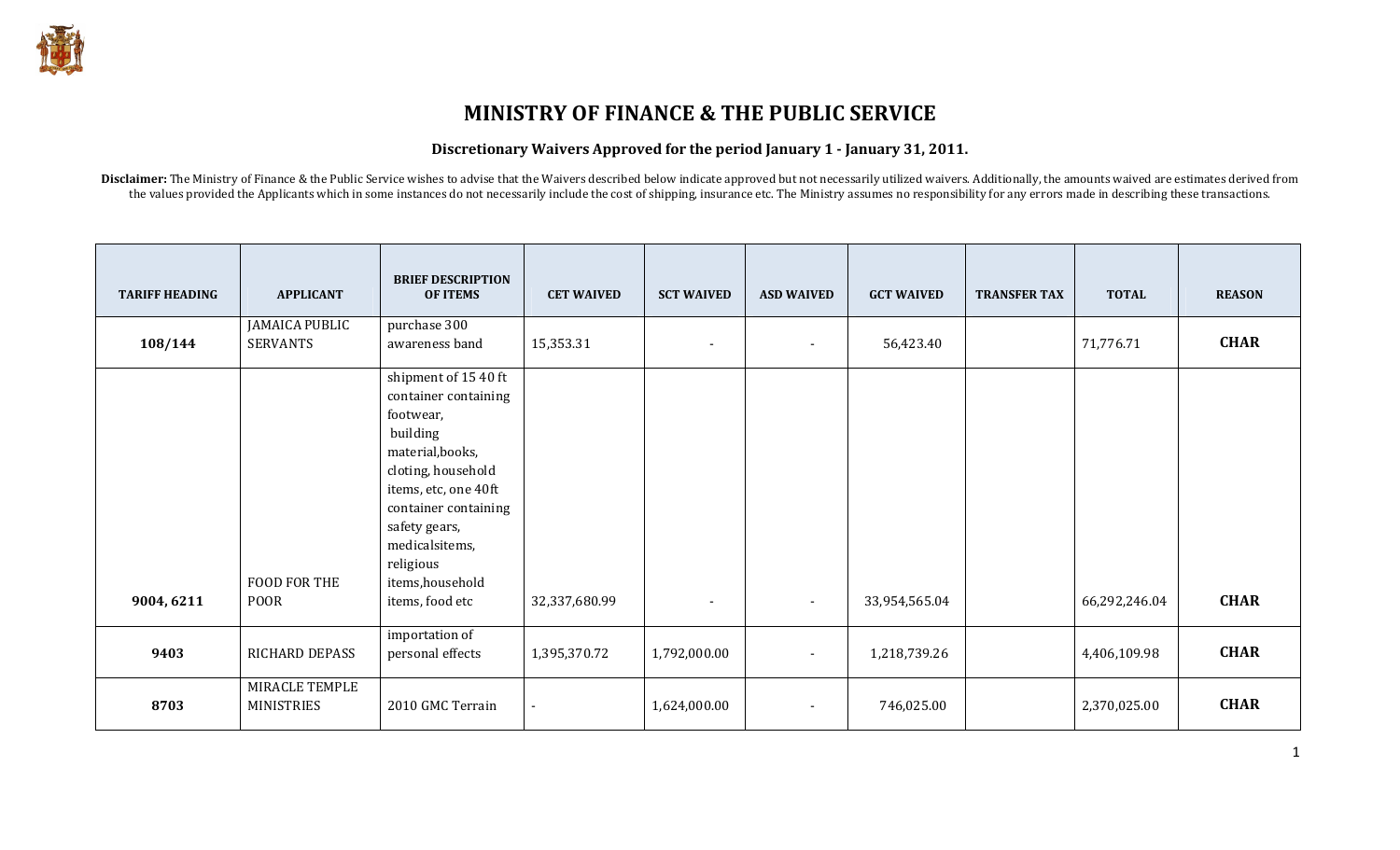

| <b>TARIFF HEADING</b> | <b>APPLICANT</b>       | <b>BRIEF DESCRIPTION</b><br><b>OF ITEMS</b> | <b>CET WAIVED</b> | <b>SCT WAIVED</b>        | <b>ASD WAIVED</b>        | <b>GCT WAIVED</b> | <b>TRANSFER TAX</b> | <b>TOTAL</b> | <b>REASON</b> |
|-----------------------|------------------------|---------------------------------------------|-------------------|--------------------------|--------------------------|-------------------|---------------------|--------------|---------------|
|                       |                        | donation of three<br>40ft container         |                   |                          |                          |                   |                     |              |               |
|                       |                        | containing building<br>material,            |                   |                          |                          |                   |                     |              |               |
|                       | <b>MISSIONARIES OF</b> | food, school supplies,                      |                   |                          |                          |                   |                     |              |               |
| 108/206               | THE POOR               | medicines etc                               | 503,350.57        | $\blacksquare$           | $\blacksquare$           | 528,518.10        |                     | 1,031,868.67 | <b>CHAR</b>   |
|                       | DR. EDWARD             | importation of                              |                   |                          |                          |                   |                     |              |               |
| 108/05                | <b>GREENE</b>          | personal effects                            | 299,530.00        | $\overline{\phantom{a}}$ |                          | 314,506.50        |                     | 614,036.50   | <b>CHAR</b>   |
|                       | PENTECOSTAL            | purchase of ten dell                        |                   |                          |                          |                   |                     |              |               |
| 8523, 8471            | <b>GOSPEL TEMPLE</b>   | computers                                   | 125,198.63        | $\overline{\phantom{a}}$ | $\blacksquare$           | 180,860.64        |                     | 306,059.28   | <b>CHAR</b>   |
|                       |                        | five barrels                                |                   |                          |                          |                   |                     |              |               |
|                       |                        | containing new and<br>used clothing, shoes, |                   |                          |                          |                   |                     |              |               |
| 9898                  | PANCETA M.HENRY        | etc                                         | 75,350.15         | $\overline{\phantom{a}}$ | $\overline{\phantom{a}}$ | 79,117.66         |                     | 154,467.81   | <b>CHAR</b>   |
|                       |                        | five barrels<br>containing craft            |                   |                          |                          |                   |                     |              |               |
|                       |                        | material, food, sewing                      |                   |                          |                          |                   |                     |              |               |
| 9898                  | <b>MARVETH BROWN</b>   | materials etc                               | 51,964.74         | $\overline{\phantom{a}}$ | $\overline{\phantom{a}}$ | 54,562.98         |                     | 106,527.72   | <b>CHAR</b>   |
|                       |                        | donation of three                           |                   |                          |                          |                   |                     |              |               |
|                       | PARISH COUNCIL OF      | barrels containing<br>food, used clothing   |                   |                          |                          |                   |                     |              |               |
| 9898                  | WESTMORELAND           | etc                                         | 51,510.00         | $\overline{\phantom{a}}$ | $\blacksquare$           | 54,085.50         |                     | 105,595.50   | <b>CHAR</b>   |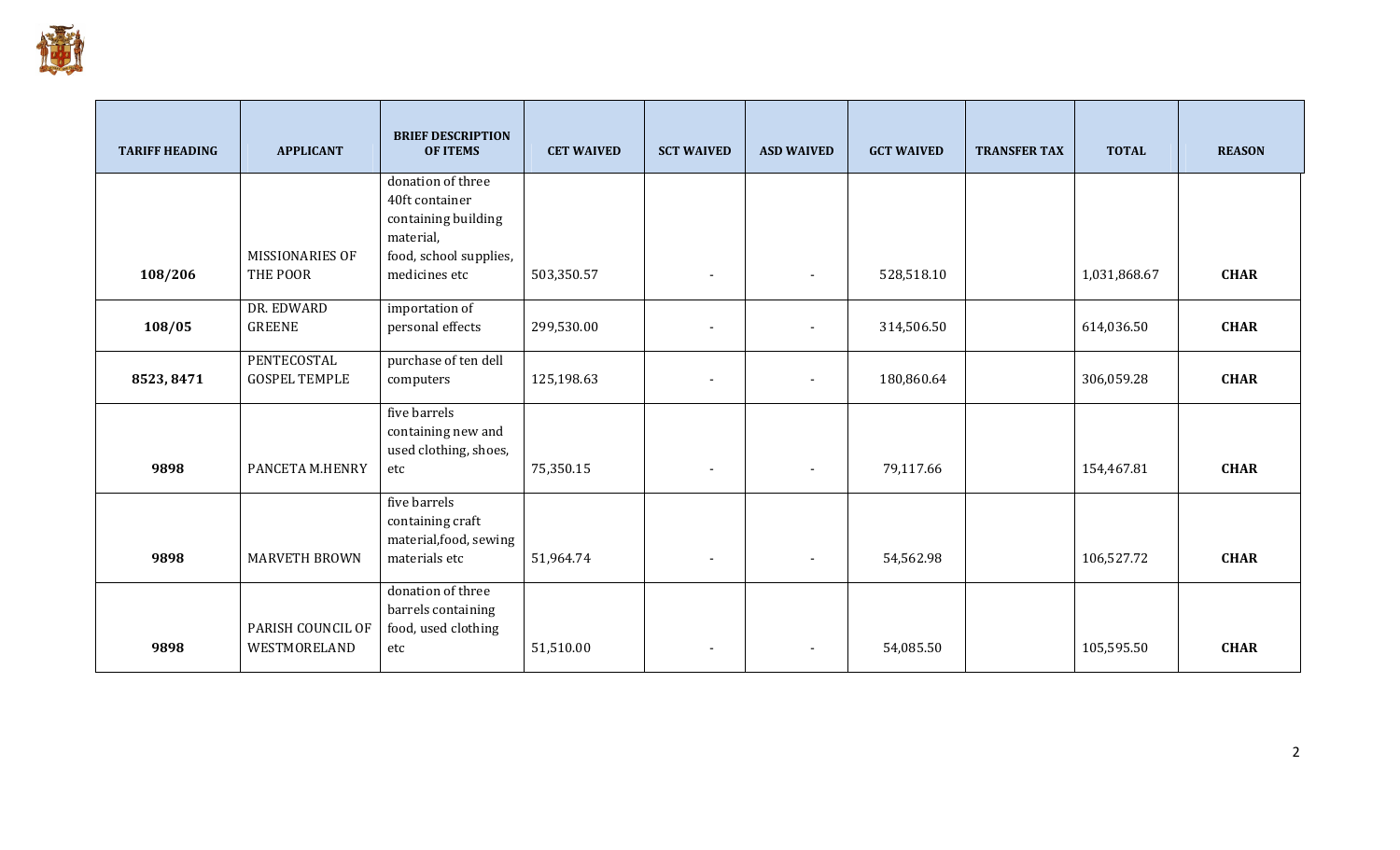

| <b>APPLICANT</b> | <b>BRIEF DESCRIPTION OF</b><br><b>ITEMS</b> | <b>TARIFF HEADING</b>         | <b>CET WAIVED</b> | <b>SCT WAIVED</b>        | <b>ASD WAIVED</b>        | <b>GCT WAIVED</b> | <b>TRANSFER TAX</b> | <b>WAIVER</b> | <b>REASON</b> |
|------------------|---------------------------------------------|-------------------------------|-------------------|--------------------------|--------------------------|-------------------|---------------------|---------------|---------------|
|                  | <b>DIOCESE OF JAMAICA</b>                   |                               |                   |                          |                          |                   |                     |               |               |
| 8523             | AND THE CAYMAN<br><b>ISLANDS</b>            | purchase of one music<br>unit | 47,043.22         |                          |                          | 49,395.39         |                     | 96,438.61     | <b>CHAR</b>   |
|                  |                                             |                               |                   | $\overline{\phantom{a}}$ | $\overline{\phantom{a}}$ |                   |                     |               |               |
|                  |                                             | donation of 5 barrels and     |                   |                          |                          |                   |                     |               |               |
|                  | <b>BETHEL ZION CHURCH</b>                   | 2 boxes containing toys,      |                   |                          |                          |                   |                     |               |               |
| 9898             | OF GOD                                      | used clothing, diapers        | 42,925.00         | $\overline{\phantom{a}}$ | $\blacksquare$           | 45,071.25         |                     | 87,996.25     | <b>CHAR</b>   |
|                  |                                             | donation of ten barrels       |                   |                          |                          |                   |                     |               |               |
|                  | MISSION ACCOMPLISH                          | containing used clothing,     |                   |                          |                          |                   |                     |               |               |
| 108/033          | <b>MINISTRIES</b>                           | toys, books etc.              | 34,400.00         | $\overline{\phantom{a}}$ | $\blacksquare$           | 36,120.00         |                     | 70,520.00     | <b>CHAR</b>   |
|                  | <b>PORTMORE</b>                             | donation of one 1975          |                   |                          |                          |                   |                     |               |               |
| 8704             | MUNICIPAL COUNCIL                           | Ford water truck              | 60,011.00         | $\overline{\phantom{a}}$ | $\blacksquare$           | $\sim$            |                     | 60,011.00     | <b>CHAR</b>   |
|                  |                                             | donation of 5 boxes           |                   |                          |                          |                   |                     |               |               |
|                  | <b>SOS CHILDREN'S</b>                       | containing used toys,         |                   |                          |                          |                   |                     |               |               |
| 9898             | VILLAGE                                     | shoes and clothes             | 27,042.75         | $\overline{\phantom{a}}$ | $\blacksquare$           | 28,394.89         |                     | 55,437.64     | <b>CHAR</b>   |
|                  | <b>GRACE HOUSE</b>                          | donation of three barrels     |                   |                          |                          |                   |                     |               |               |
|                  | <b>MINISTRIES</b>                           | containing food, used         |                   |                          |                          |                   |                     |               |               |
| 9898             | INTERNATIONAL                               | clothing etc                  | 17,170.00         | $\overline{\phantom{a}}$ | $\blacksquare$           | 18,028.50         |                     | 35,198.50     | <b>CHAR</b>   |
|                  |                                             | donation of two barrels       |                   |                          |                          |                   |                     |               |               |
|                  | <b>BETHEL POWER OF</b>                      | containing used clothing,     |                   |                          |                          |                   |                     |               |               |
| 108/003          | <b>FAITH TEMPLE</b>                         | food etc                      | 17,148.00         | $\overline{\phantom{a}}$ | $\blacksquare$           | 18,005.40         |                     | 35,153.40     | <b>CHAR</b>   |
|                  |                                             | donation of fifteen boxes     |                   |                          |                          |                   |                     |               |               |
|                  |                                             | containing toys, diapers,     |                   |                          |                          |                   |                     |               |               |
| 9898             | THE SALVATION ARMY                          | shoes etc                     | 12,877.50         | $\overline{\phantom{a}}$ | $\overline{\phantom{a}}$ | 13,521.38         |                     | 26,398.88     | <b>CHAR</b>   |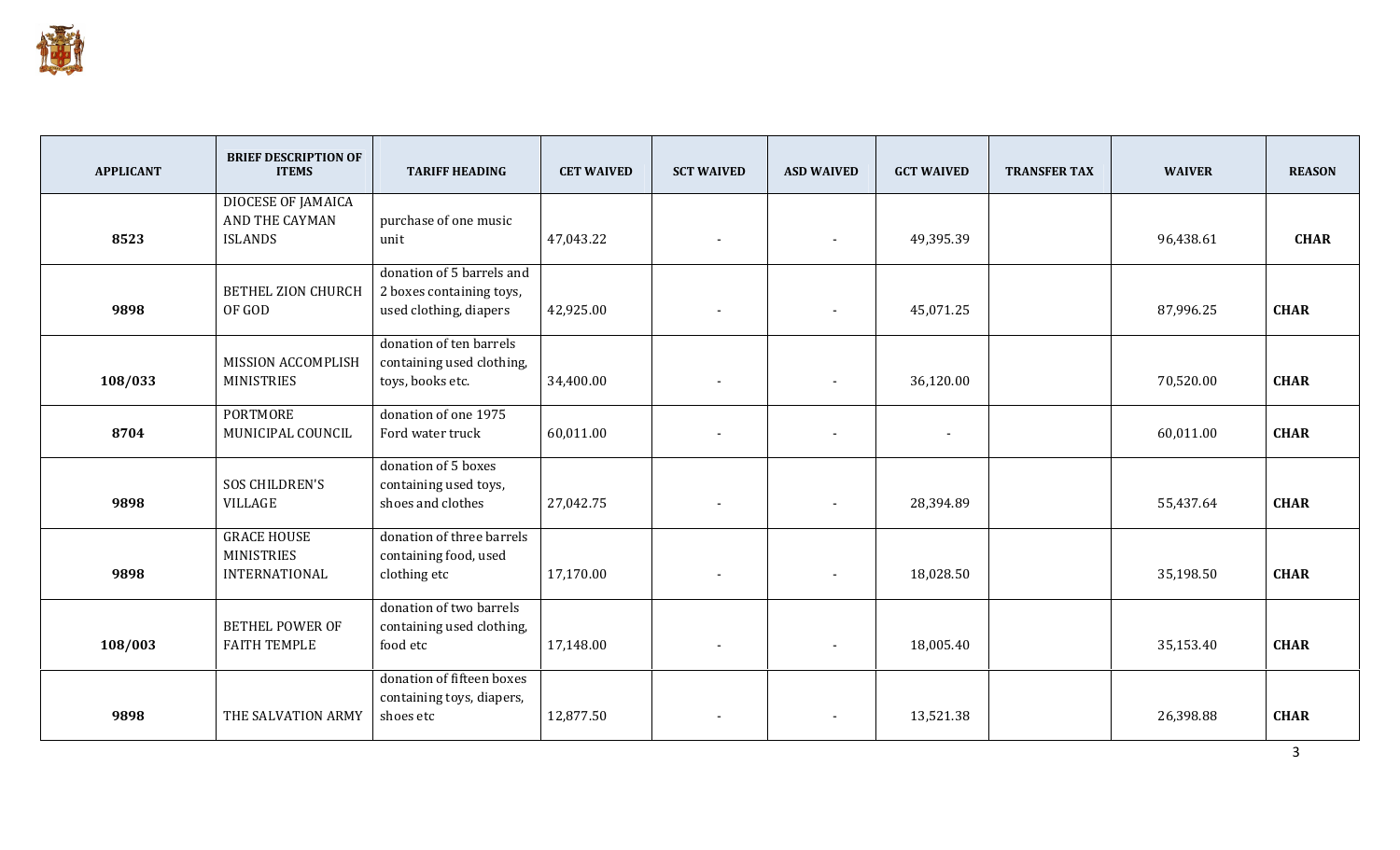

| <b>APPLICANT</b> | <b>BRIEF DESCRIPTION OF</b><br><b>ITEMS</b>                                   | <b>TARIFF HEADING</b>                                                 | <b>CET WAIVED</b> | <b>SCT WAIVED</b>        | <b>ASD WAIVED</b> | <b>GCT WAIVED</b> | <b>TRANSFER TAX</b> | <b>WAIVER</b> | <b>REASON</b> |
|------------------|-------------------------------------------------------------------------------|-----------------------------------------------------------------------|-------------------|--------------------------|-------------------|-------------------|---------------------|---------------|---------------|
| 108/003          | THE MOUNT NEBO<br><b>BAPTIST CHURCH</b>                                       | one barrel containing<br>used computer and shirts                     | 12,009.20         |                          | $\blacksquare$    | 12,609.66         |                     | 24,618.86     | <b>CHAR</b>   |
| 108/003          | <b>ST. ANN INFIRMARY</b>                                                      | donation of school<br>supplies, wheelchairs,<br>medical supplies etc. | 12,003.60         | $\overline{\phantom{a}}$ |                   | 12,603.78         |                     | 24,607.38     | <b>CHAR</b>   |
| 108/003          | <b>BREAKTHROUGH</b><br>DELIVERANCE<br><b>MINISTRIES</b>                       | purchase of public<br>address system                                  | 11,009.02         | $\overline{\phantom{a}}$ | $\blacksquare$    | 11,559.47         |                     | 22,568.48     | <b>CHAR</b>   |
| 9898             | TREAD WAYS GOSPEL<br><b>ASSEMBLY</b>                                          | donation of two barrels<br>containing used food and<br>clothing       | 8,585.00          | $\overline{\phantom{a}}$ | $\blacksquare$    | 9,014.25          |                     | 17,599.25     | <b>CHAR</b>   |
| 9206             | <b>NEW BOWEN UNITED</b><br><b>BRETHREN</b>                                    | donation of one drum set                                              | 7,211.40          | $\overline{\phantom{a}}$ | $\blacksquare$    | 7,571.97          |                     | 14,783.37     | <b>CHAR</b>   |
| 9898             | THE SEVENTH DAY<br>APOSTOLIC SPIRITUAL<br>CHURCH OF GOD,<br>LAND TOP DISTRICT | donation four barrels and<br>one bag containing shoes,<br>food etc    | 5,151.00          | $\blacksquare$           |                   | 5,408.55          |                     | 10,559.55     | <b>CHAR</b>   |
| 6402             | <b>UNIVERSAL CENTRE</b><br>OF TRUTH FOR<br><b>BETTER LIVING</b>               | importation of 60 pairs of<br>shoes                                   | 5,143.80          | $\overline{\phantom{a}}$ | $\blacksquare$    | 5,400.99          |                     | 10,544.79     | <b>CHAR</b>   |
| 9201             | <b>DELIVERANCE</b><br><b>CHURCH OF GOD</b>                                    | donation of keyboard                                                  | 2,060.40          | $\blacksquare$           | $\blacksquare$    | 2,163.42          |                     | 4,223.82      | <b>CHAR</b>   |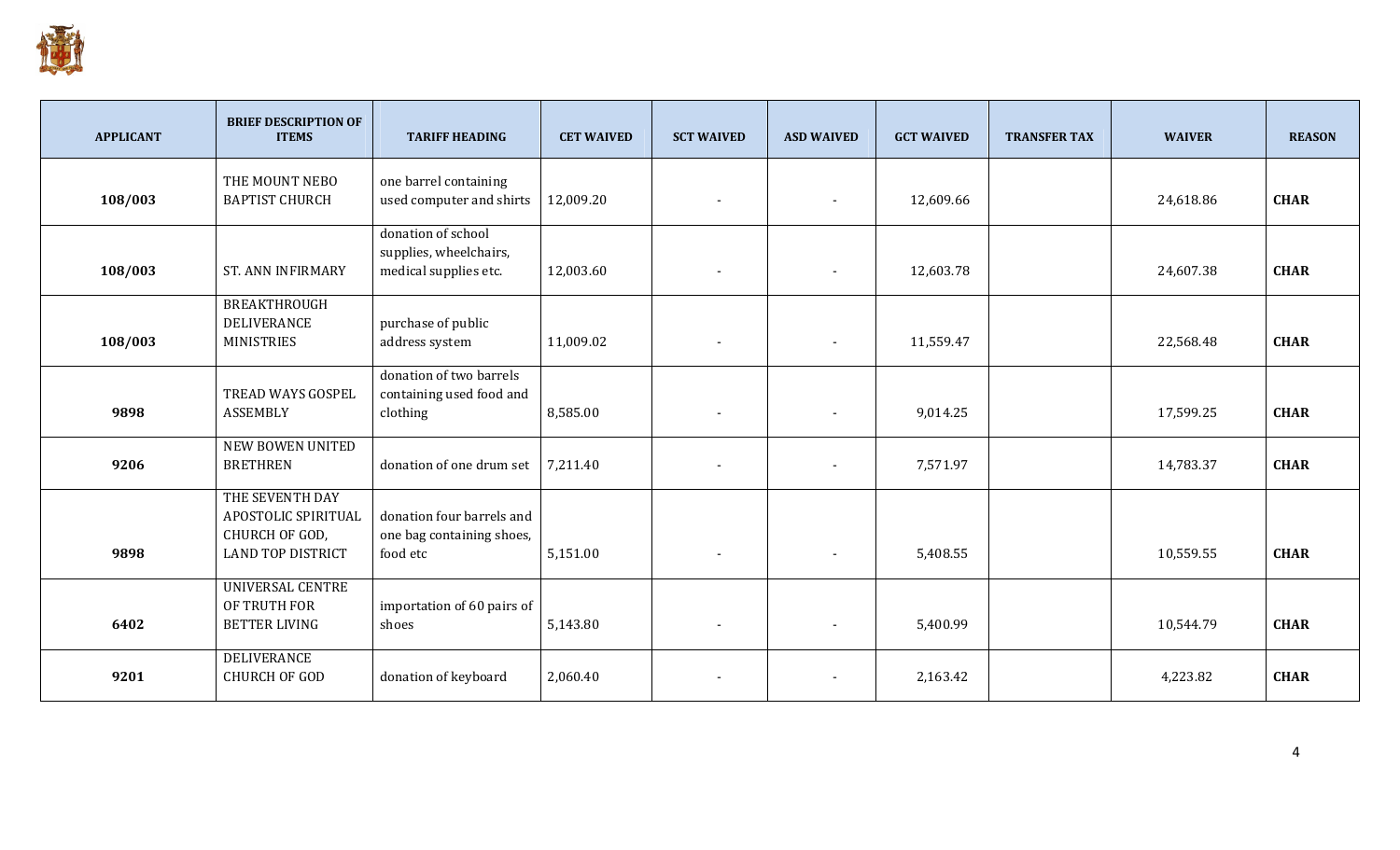

| <b>APPLICANT</b> | <b>BRIEF DESCRIPTION OF</b><br><b>ITEMS</b>    | <b>TARIFF HEADING</b>                                                                                                                | <b>CET WAIVED</b> | <b>SCT WAIVED</b>        | <b>ASD WAIVED</b>        | <b>GCT WAIVED</b>        | <b>TRANSFER TAX</b> | <b>WAIVER</b>  | <b>REASON</b>    |
|------------------|------------------------------------------------|--------------------------------------------------------------------------------------------------------------------------------------|-------------------|--------------------------|--------------------------|--------------------------|---------------------|----------------|------------------|
| 108/033A         | HEART INSTITUTE OF<br>THE CARIBBEAN            | purchase of one (1)<br>ambulance                                                                                                     |                   |                          |                          | $\overline{\phantom{a}}$ |                     |                | <b>CHAR</b>      |
| 108/203          | <b>NATIONAL WORKS</b><br><b>AGENCY</b>         | 2010 Honda CR-V<br>cc2400, 2011 Honda CR-<br>V cc2400, five Mitsubishi<br>Montero Sport cc3200,<br>three 2011 Toyota RAV 4<br>cc2000 | 8,534,765.38      | 18,524,171.58            | $\overline{\phantom{a}}$ | 8,469,273.82             |                     | 35,528,210.78  | <b>GOVT/INST</b> |
| 108/144          | <b>JAMAICA FIRE</b><br><b>BRIGADE</b>          | importation of<br>equipment and<br>apparatus                                                                                         | 403,821.87        | $\overline{\phantom{a}}$ | $\blacksquare$           | 424,012.97               |                     | 827,834.84     | <b>GOVT/INST</b> |
| 108/260          | <b>JAMAICA PROTECTED</b><br><b>AREAS TRUST</b> | procurement of delivery,<br>catering, accounting and<br>security services                                                            |                   | $\overline{\phantom{a}}$ | $\overline{\phantom{0}}$ | 43,502.43                |                     | 43,502.43      | <b>GOVT/INST</b> |
|                  | PETROJAM LIMITED                               | purchase of 150,000<br>barrels of 87 gasoline<br>blend stock                                                                         | 122,785,500.00    | $\overline{\phantom{a}}$ | $\overline{\phantom{a}}$ | $\overline{\phantom{a}}$ |                     | 122,785,500.00 | GOVT/CON         |
|                  | COOL PETROLEUM                                 | purchase of 120,000<br>barrels of MTBE-free<br>gasoline                                                                              | 98,228,400.00     | $\overline{\phantom{a}}$ |                          | $\overline{\phantom{a}}$ |                     | 98,228,400.00  | GOVT/CON         |
| 670/030          | <b>JAMAICA ENERGY</b><br><b>PARTNERS</b>       | importation of diesel<br>engines and auxiliary<br>equipment                                                                          | 6,076,822.50      |                          |                          | 6,380,663.63             |                     | 12,457,486.13  | GOVT/CON         |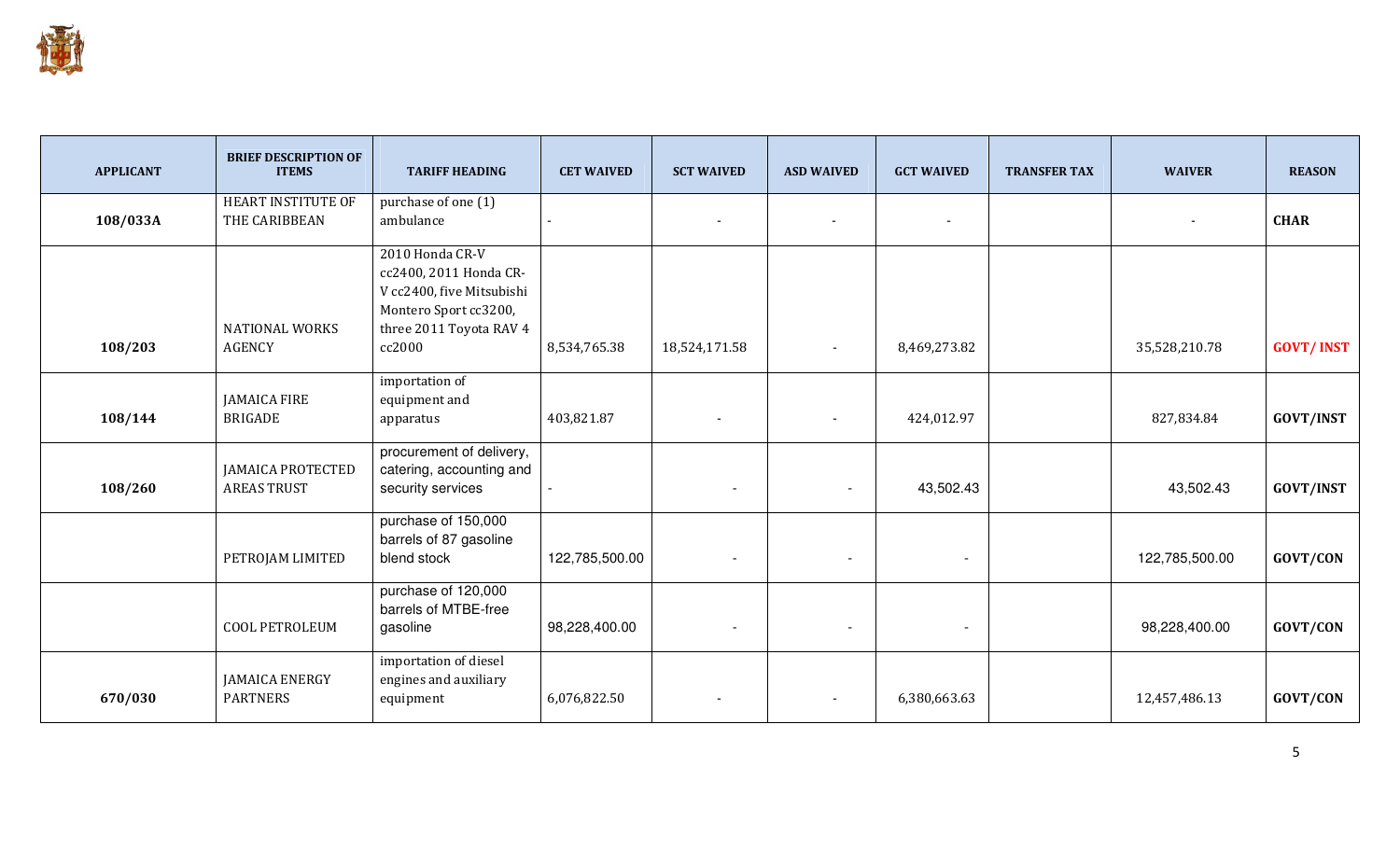

| <b>APPLICANT</b> | <b>BRIEF DESCRIPTION OF</b><br><b>ITEMS</b>                        | <b>TARIFF HEADING</b>                                                                                                    | <b>CET WAIVED</b> | <b>SCT WAIVED</b>        | <b>ASD WAIVED</b>        | <b>GCT WAIVED</b> | <b>TRANSFER TAX</b> | <b>WAIVER</b> | <b>REASON</b>   |
|------------------|--------------------------------------------------------------------|--------------------------------------------------------------------------------------------------------------------------|-------------------|--------------------------|--------------------------|-------------------|---------------------|---------------|-----------------|
| 8702             | <b>JAMAICA</b><br><b>INFRASTRUCTURE</b><br><b>OPERATORS</b>        | purchase of one 2011<br>Nissan Urvan High roof<br>panel van cc 2953,<br>purchase of one<br>2011Nissan Frontier<br>cc2664 | 487,449.64        | 2,131,373.56             |                          | 1,311,330.93      |                     | 3,930,154.14  | GOVT/CON        |
| 108/144          | <b>GEOLAND AND KOREA</b><br><b>CADASTRAL SURVEY</b><br>CORPORATION | purchase of equipment,<br>purchase of 2011 Honda<br>$CR-V$                                                               | 724,605.41        | 1,014,447.57             | $\overline{\phantom{a}}$ | 1,332,919.48      |                     | 3,071,972.46  | GOVT/CON        |
| 8405             | <b>NATIONAL</b><br>ENVIRONMENT<br>PLANNING AGENCY                  | importation of smoke<br>generator and<br>equipments                                                                      | 257,220.00        | $\overline{\phantom{a}}$ |                          | 270,081.00        |                     | 527,301.00    | GOVT/CON        |
| 8419             | <b>CARIBBEAN SOLAR</b><br><b>ENERGY LIMITED</b>                    | purchase of eighty solar<br>water heaters                                                                                | 276,872.11        | $\overline{\phantom{a}}$ |                          | $\sim$            |                     | 276,872.11    | <b>GOVT/CON</b> |
| 8418, 9302       | <b>CONTINENTAL</b><br><b>BAKING COMPANY</b>                        | purchase 5 sets of<br>material and equipment                                                                             |                   |                          |                          | 34,358,757.98     |                     | 34,358,757.98 | MANU/MOD        |
| 2522             | <b>CEMEX</b>                                                       | importation of quicklime                                                                                                 | 6,716,574.00      | $\overline{\phantom{a}}$ |                          | 16,623,520.65     |                     | 23,340,094.65 | MANU/MOD        |
| 108/237          | <b>CARIBBEAN BROILERS</b><br><b>LIMITED</b>                        | purchase of equipment<br>and material                                                                                    | 3,622,908.05      | $\blacksquare$           | $\blacksquare$           | 6,600,868.05      |                     | 10,223,776.10 | MANU/MOD        |
| 108/237          | <b>QUALITY</b><br><b>INCORPORATION VII</b><br><b>LIMITED</b>       | purchase of equipment<br>and material                                                                                    |                   | $\overline{\phantom{a}}$ |                          | 5,294,343.83      |                     | 5,294,343.83  | MANU/MOD        |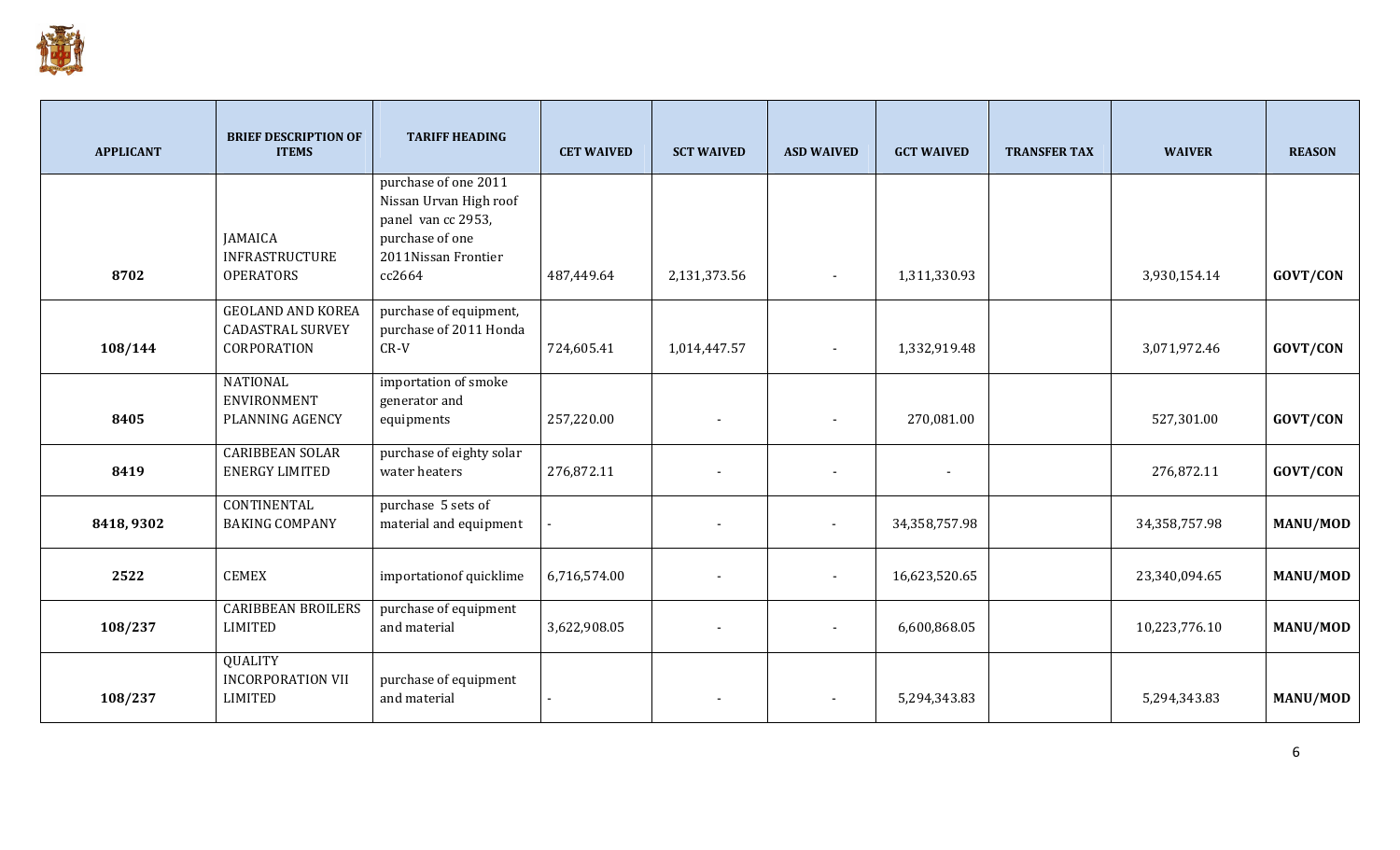

| <b>TARIFF HEADING</b> | <b>BRIEF DESCRIPTION</b><br><b>OF ITEMS</b>           | <b>APPLICANT</b>                           | <b>CET</b><br><b>WAIVED</b> | <b>SCT WAIVED</b> | <b>ASD WAIVED</b>        | <b>GCT WAIVED</b> | <b>TRANSFER TAX</b> | <b>WAIVER</b> | <b>REASON</b>   |
|-----------------------|-------------------------------------------------------|--------------------------------------------|-----------------------------|-------------------|--------------------------|-------------------|---------------------|---------------|-----------------|
| 8439                  | PHEONIX PRINTERY                                      | purchase of material and<br>equipment      | $\blacksquare$              |                   |                          | 3,387,848.63      |                     | 3,387,848.63  | MANU/MOD        |
| 108/237               | CARIBBEAN<br>PRODUCERS JAMAICA<br><b>LIMITED</b>      | purchase of equipment<br>and material      | $\blacksquare$              |                   |                          | 782,274.13        |                     | 782,274.13    | <b>MANU/MOD</b> |
| 8480                  | SEPROD LIMITED                                        | purchase of equipment<br>and material      | $\blacksquare$              |                   |                          | 720,552.00        |                     | 720,552.00    | <b>MANU/MOD</b> |
| 8402                  | ORION LIMTED                                          | purchase of one steam<br>boiler            | $\blacksquare$              |                   |                          | 334,248.64        |                     | 334,248.64    | MANU/MOD        |
| 108/237               | MAGWALL JAMAICA<br><b>LIMITED</b>                     | purchase of equipment<br>and material      |                             |                   |                          | 279,083.70        |                     | 279,083.70    | MANU/MOD        |
| 108/237               | <b>LYDFORD COMPNAY</b>                                | purchase of material and<br>equipment      |                             |                   | $\overline{\phantom{a}}$ | 270,352.80        |                     | 270,352.80    | MANU/MOD        |
| 108/237               | <b>EARTH ROCKS</b><br>PRODUCT LIMITED                 | purchase of equipment<br>and material      | $\mathbf{r}$                |                   | $\overline{\phantom{a}}$ | 163,835.51        |                     | 163,835.51    | MANU/MOD        |
|                       | <b>NESTLE JAMAICA</b><br><b>LIMITED</b>               | importation of refined<br>granulated sugar | $\blacksquare$              |                   | $\overline{\phantom{a}}$ | 50,281,019.25     |                     | 50,281,019.25 | <b>OTHER</b>    |
| 806                   | S.N.H. WORLDWIDE<br><b>TRADING COMPANY</b><br>LIMITED | importation of raisins                     | 7,051,118.59                |                   | $\overline{\phantom{a}}$ | 4,318,810.14      |                     | 11,369,928.73 | <b>OTHER</b>    |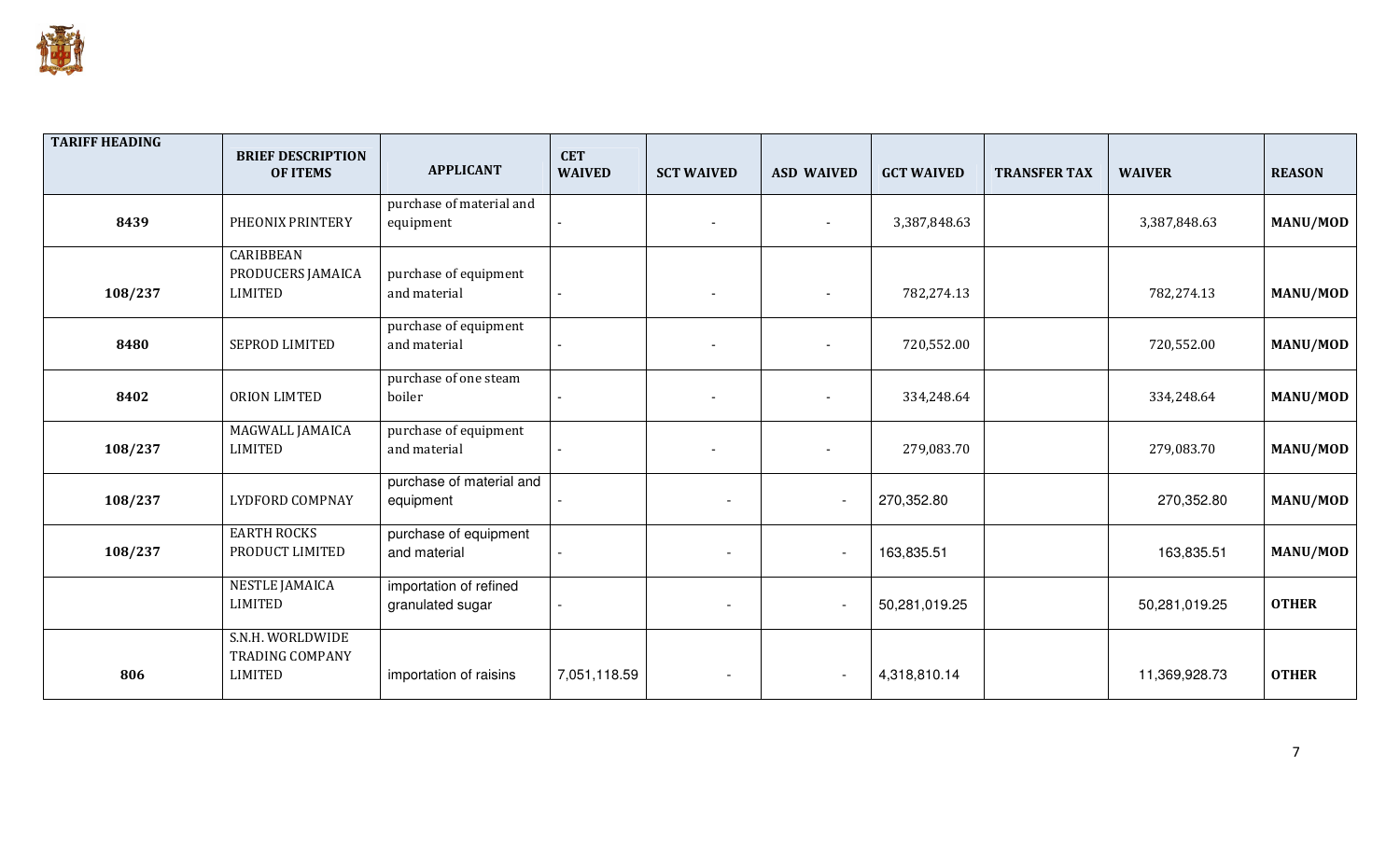

| <b>APPLICANT</b> | <b>BRIEF DESCRIPTION OF</b><br><b>ITEMS</b>                            | <b>TARIFF HEADING</b>                          | <b>CET WAIVED</b> | <b>SCT WAIVED</b>        | <b>ASD WAIVED</b>        | <b>GCT WAIVED</b>        | <b>TRANSFER TAX</b> | <b>WAIVER</b> | <b>REASON</b> |
|------------------|------------------------------------------------------------------------|------------------------------------------------|-------------------|--------------------------|--------------------------|--------------------------|---------------------|---------------|---------------|
| 901              | <b>MUSSON JAMAICA</b><br><b>LIMITED</b>                                | importation of black<br>pepper                 | 6,668,697.60      |                          |                          | 4,084,577.28             |                     | 10,753,274.88 | <b>OTHER</b>  |
| 203              | <b>GK FOODS AND</b><br><b>SERVICES LIMITED</b>                         | importation of 100,000kg<br>Pork Trimmings     | 1,071,750.00      | $\overline{\phantom{0}}$ | 8,359,607.13             |                          |                     | 9,431,357.13  | <b>OTHER</b>  |
|                  | <b>BARGAIN RENT-A-CAR</b><br>LIMITED T/A AVIS<br><b>RENT A CAR</b>     | twenty 2011 Toyota Yaris<br>cc 1300            |                   | 3,180,473.86             | $\blacksquare$           | 5,396,434.44             |                     | 8,576,908.30  | <b>OTHER</b>  |
| 9022             | <b>ADVENCED IMAGING</b><br><b>LIMITED</b>                              | purchase of one CT<br>scanner                  | 1,586,005.00      |                          | $\blacksquare$           | 3,053,059.63             |                     | 4,639,064.63  | <b>OTHER</b>  |
| 8703             | HI-END LUXURY AUTO<br><b>SALES COMPANY</b><br><b>LIMITED</b>           | 2010 Ford F-150 pick-up<br>cc5400              | 551,248.13        | 1,697,795.72             | $\overline{\phantom{a}}$ | 2,376,981.93             |                     | 4,626,025.78  | <b>OTHER</b>  |
| 108/191          | TASTEE LIMITED                                                         | importation of 30,000 lbs<br>of beef trimmings | 471,570.00        | $\overline{\phantom{0}}$ | 1,839,113.57             | 1,534,958.70             |                     | 3,845,642.27  | <b>OTHER</b>  |
| 8703             | <b>SUPERLATIVE AUTO</b><br><b>LIMITED</b>                              | two 2010 Toyota Tundra                         | 402,728.96        | 1,240,369.76             | $\overline{\phantom{a}}$ | 1,736,567.28             |                     | 3,379,665.99  | <b>OTHER</b>  |
| 8703             | <b>MANZEE ENTERPRISES</b><br>LIMITED T/A SUNBIRD<br><b>CAR RENTALS</b> | 2011 Toyota Fortuner<br>cc3000                 | 553,311.93        | 2,648,685.05             | $\sim$                   |                          |                     | 3,201,996.98  | <b>OTHER</b>  |
| 8703             | <b>UCAL'S CAR RENTAL</b><br>TOURS AND TAXI<br><b>SERVICES</b>          | 2011 Toyota Prado<br>cc2982                    | 299,943.91        | 1,679,685.90             | $\overline{\phantom{a}}$ | $\overline{\phantom{a}}$ |                     | 1,979,629.81  | <b>OTHER</b>  |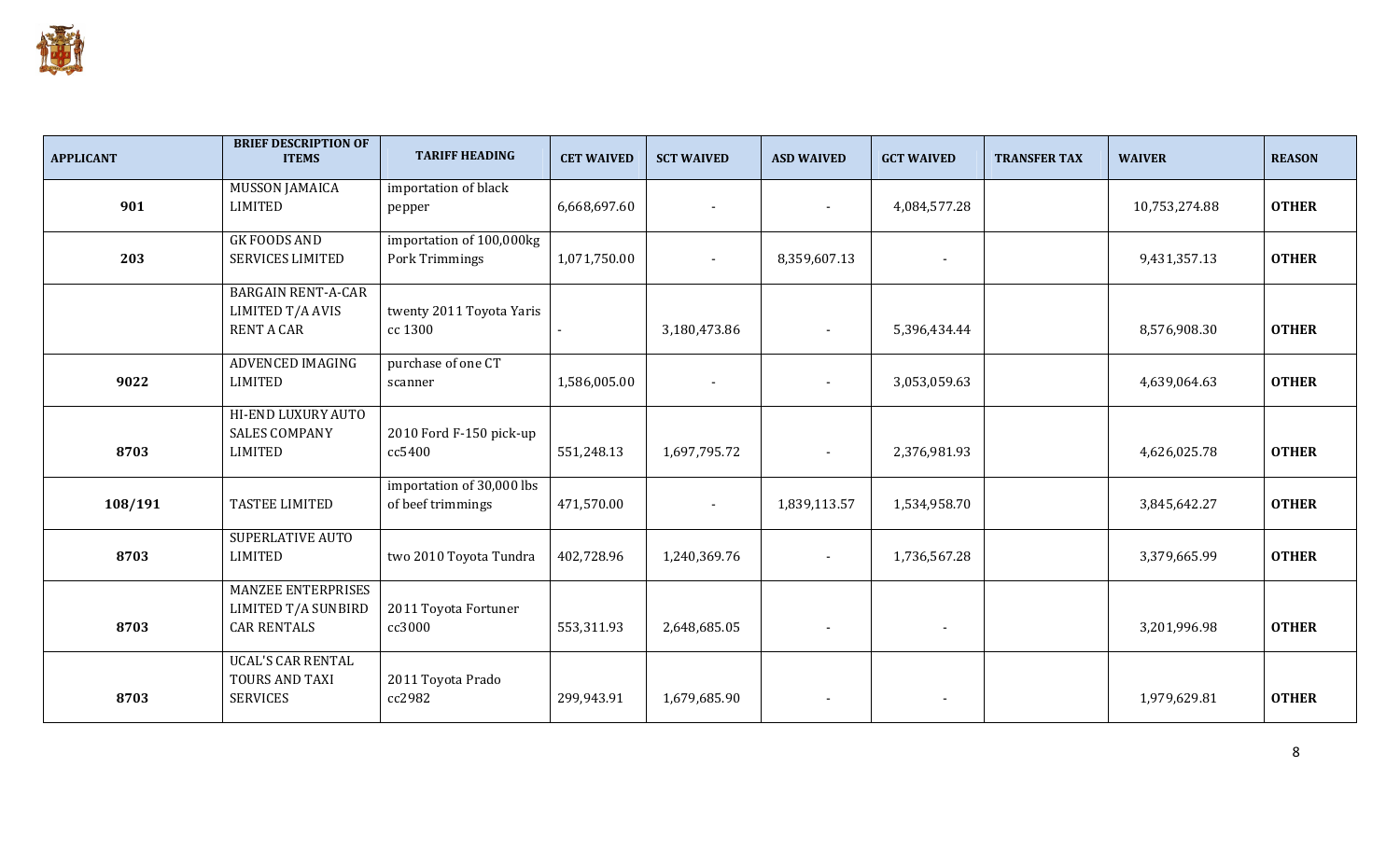

| <b>APPLICANT</b>       | <b>BRIEF DESCRIPTION OF</b><br><b>ITEMS</b>                                                                  | <b>TARIFF HEADING</b>                          | <b>CET WAIVED</b>        | <b>SCT WAIVED</b>        | <b>ASD WAIVED</b>        | <b>GCT WAIVED</b>        | <b>TRANSFER TAX</b> | <b>WAIVER</b> | <b>REASON</b> |
|------------------------|--------------------------------------------------------------------------------------------------------------|------------------------------------------------|--------------------------|--------------------------|--------------------------|--------------------------|---------------------|---------------|---------------|
| 8703                   | <b>CARREN LIMITED</b>                                                                                        | 2011 Toyota Camry cc<br>2400                   |                          | 1,075,522.56             | $\blacksquare$           | 658,757.57               |                     | 1,734,280.13  | <b>OTHER</b>  |
| 167/025                | <b>BEST DRESSED</b><br>CHICKEN, THE<br>POULTRY DIVISIONOF<br><b>JAMAICA BROILERS</b><br><b>GROUP LIMITED</b> | purchase of two sets of<br>corrugated boxes    | 691,305.70               | $\blacksquare$           | $\overline{\phantom{a}}$ | 927,501.81               |                     | 1,618,807.50  | <b>OTHER</b>  |
| 9018, 3822, 3926, 2836 | <b>RAPHA</b><br>DIALYSISCENTRE/DR.<br><b>CUTIS YEATES</b>                                                    | purchase of dialysis<br>supplies and equipment | 301,599.02               |                          |                          | 580,578.12               |                     | 882,177.15    | <b>OTHER</b>  |
| 565/02A                | YVONNE JACKSON                                                                                               | 2009 Mercdes Benz C300<br>cc2998               |                          | $\blacksquare$           | $\overline{\phantom{a}}$ | 738,602.51               |                     | 738,602.51    | <b>OTHER</b>  |
| 8703                   | <b>WOW TRADERS AND</b><br><b>INVESTMENT LIMITED</b>                                                          | 2008 Honda Civic cc1300                        |                          | 138,041.40               | $\overline{\phantom{a}}$ | $\blacksquare$           |                     | 138,041.40    | <b>OTHER</b>  |
| returning res          | <b>BONEY GRANT</b>                                                                                           | 2006 Honda CR-V cc<br>1998                     | $\overline{\phantom{0}}$ | 125,008.02               | $\overline{\phantom{a}}$ | $\blacksquare$           |                     | 125,008.02    | <b>OTHER</b>  |
| returning res          | MORELY BROMFIELD                                                                                             | 1997 Volkswagen Golf                           |                          | 50,438.64                | $\overline{\phantom{a}}$ | $\overline{\phantom{a}}$ |                     | 50,438.64     | <b>OTHER</b>  |
| 3005, 6307             | <b>DIABETES</b><br><b>ASSOCIATION OF</b><br><b>JAMAICA</b>                                                   | purchase of medical<br>supplies                | 8,187.85                 | $\blacksquare$           | $\blacksquare$           | 15,761.61                |                     | 23,949.45     | <b>OTHER</b>  |
| 8471                   | <b>ROBERT ARCHER</b>                                                                                         | purchase of computer                           | $\blacksquare$           | $\overline{\phantom{a}}$ | $\overline{\phantom{a}}$ | 23,096.07                |                     | 23,096.07     | <b>OTHER</b>  |

9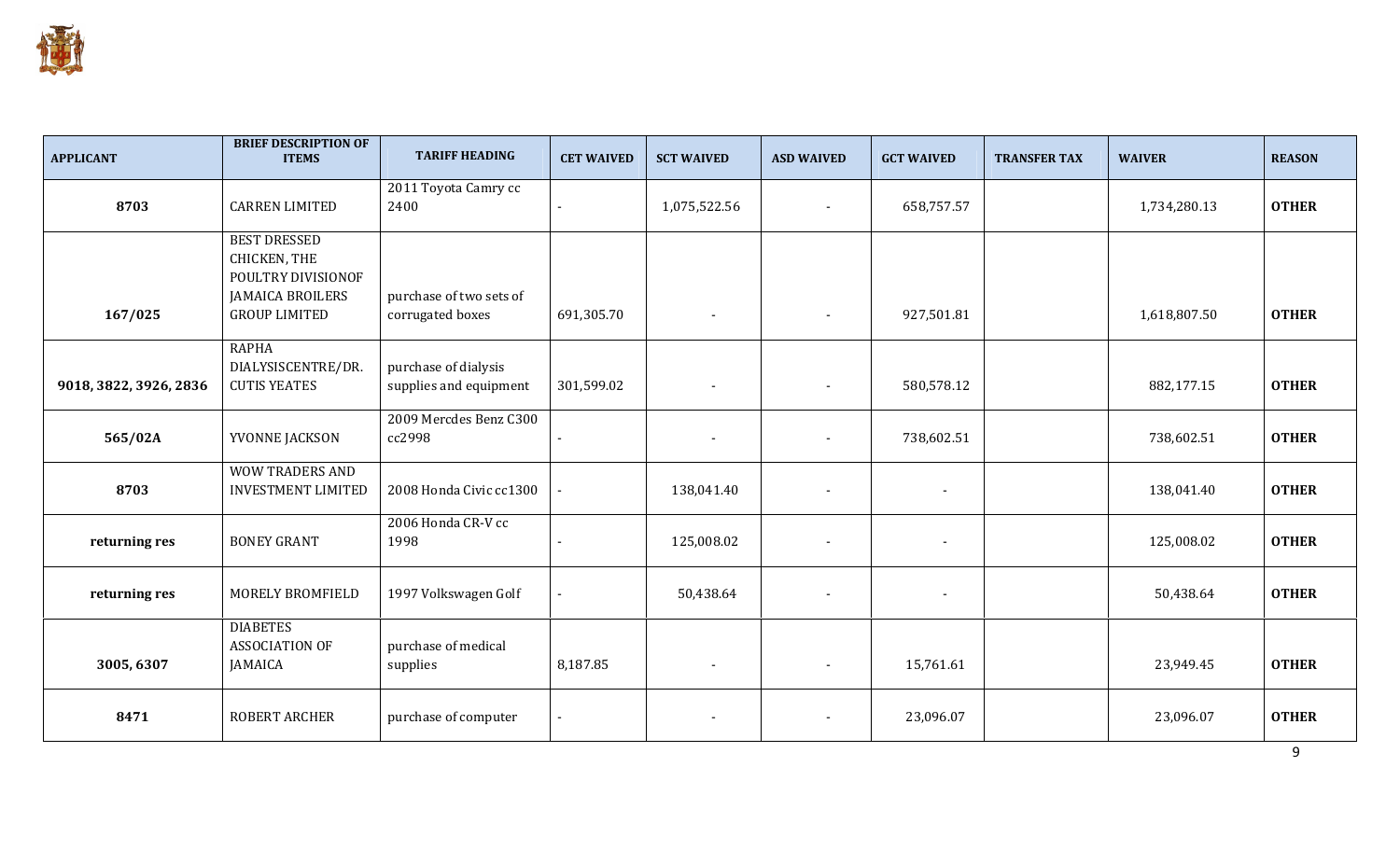

| <b>APPLICANT</b>                | <b>BRIEF DESCRIPTION OF</b><br><b>ITEMS</b>                  | <b>TARIFF HEADING</b>                                                        | <b>CET WAIVED</b> | <b>SCT WAIVED</b>        | <b>ASD WAIVED</b>        | <b>GCT WAIVED</b>        | <b>TRANSFER TAX</b> | <b>WAIVER</b> | <b>REASON</b>    |
|---------------------------------|--------------------------------------------------------------|------------------------------------------------------------------------------|-------------------|--------------------------|--------------------------|--------------------------|---------------------|---------------|------------------|
| 742/010                         | LEOPOLD FRANCIS<br>TOTHEODORE AND<br><b>MYRTLE GRIFFITHS</b> | Penalty on transfer of<br>property                                           |                   | $\overline{\phantom{a}}$ | $\blacksquare$           | $\sim$                   | 22,070.00           | 22,070.00     | <b>OTHER</b>     |
| 742/010                         | ELI STEPHENSON TO<br><b>GLENROY AND NICOLE</b><br>MARSHALL   | Penalty on transfer of<br>property                                           |                   |                          | $\overline{\phantom{a}}$ | $\overline{\phantom{a}}$ | 15,020.00           | 15,020.00     | <b>OTHER</b>     |
| 273/037                         | <b>CINNAMON HILL GOLF</b><br><b>COURSE</b>                   | purchase of Golf Carts,<br>Cusman sprayer,<br>Jacobsen turf truckster<br>etc | 8,322,977.74      |                          | $\overline{\phantom{a}}$ | 8,739,126.63             |                     | 17,062,104.37 | JTB/OTHER        |
| 108/190                         | <b>JAMAICA TOURIST</b><br>BOARD/CARIBBEAN<br>MARKET 2011     | shipment of promotional<br>items                                             | 4,565,707.90      |                          | $\overline{\phantom{a}}$ | 4,793,993.30             |                     | 9,359,701.20  | <b>JTB/OTHER</b> |
| 108/190                         | SUN GUARD DATA<br>SYSTEMS/PRO VISION<br>PRODUCTIONS INC.     | shipment of promotional<br>items                                             | 2,950,441.68      |                          | $\overline{\phantom{a}}$ | 3,097,963.76             |                     | 6,048,405.44  | JTB/OTHER        |
| 4901, 4015, 4203, 4901,<br>6109 | INSURANCE<br><b>ASSOCIATION OF THE</b><br>CARIBBEAN          | shipment of promotional<br>items                                             | 1,340,924.80      |                          | $\overline{\phantom{a}}$ | 1,407,971.04             |                     | 2,748,895.83  | <b>JTB/OTHER</b> |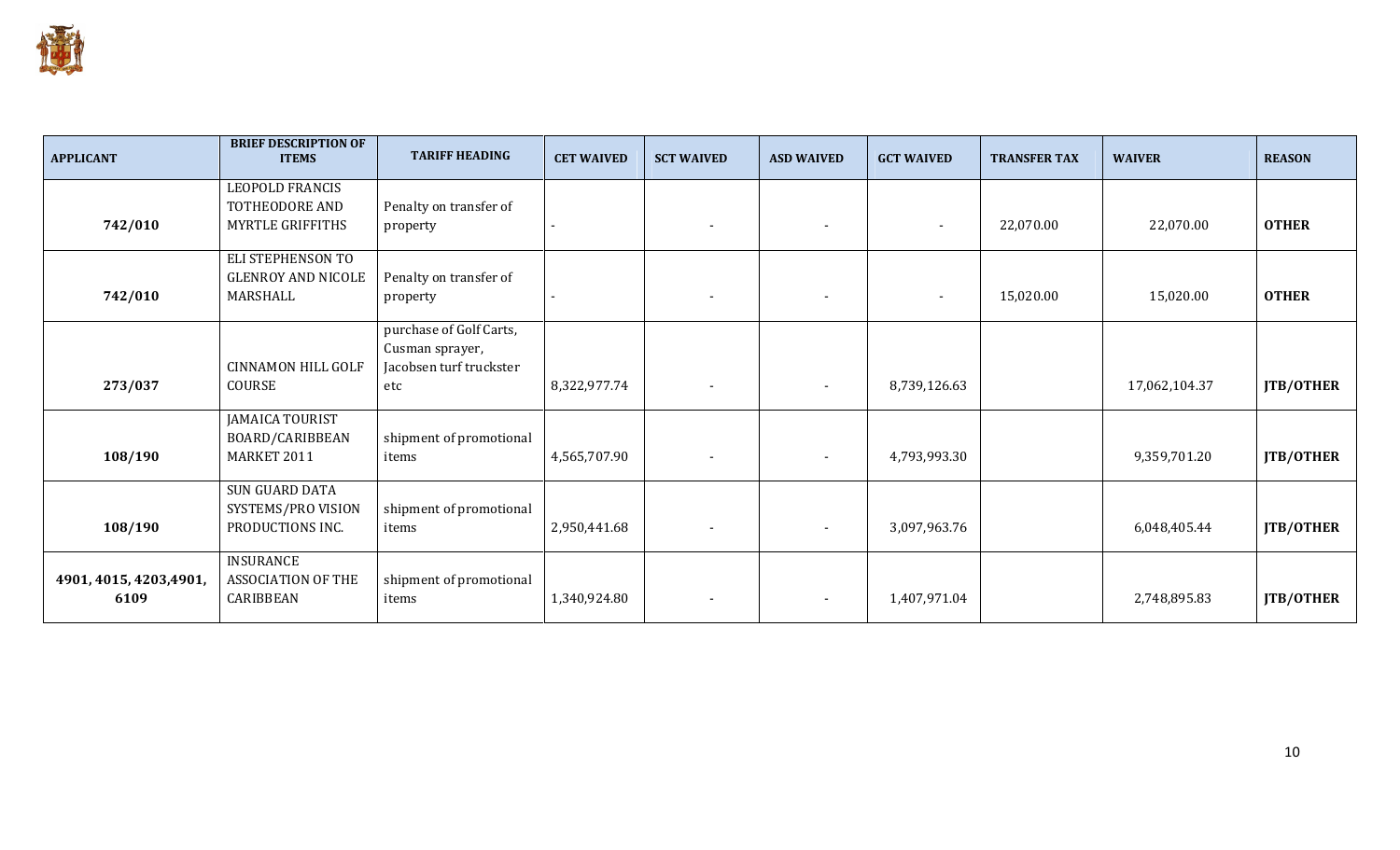

| <b>APPLICANT</b>                                                        | <b>BRIEF DESCRIPTION OF</b><br><b>ITEMS</b>                                                  | <b>TARIFF HEADING</b>                                                                                                                                                 | <b>CET WAIVED</b> | <b>SCT WAIVED</b> | <b>ASD WAIVED</b>        | <b>GCT WAIVED</b> | <b>TRANSFER TAX</b> | <b>WAIVER</b> | <b>REASON</b>    |
|-------------------------------------------------------------------------|----------------------------------------------------------------------------------------------|-----------------------------------------------------------------------------------------------------------------------------------------------------------------------|-------------------|-------------------|--------------------------|-------------------|---------------------|---------------|------------------|
| 8903                                                                    | <b>CHUKKA CARIBBEAN</b><br><b>ADVENTURES</b><br>(FALMOUTH)                                   | purchase of lumber and<br>ply, purchase of kayaks,<br>purchase of kayaks,<br>harness, helmet, speed<br>pulley etc, purchase of<br>horse shoes and horse<br>shoe nails | 1,202,908.16      |                   | $\overline{\phantom{a}}$ | 1,277,751.23      |                     | 2,480,659.39  | JTB/OTHER        |
| 4015, 4203, 4901, 4911,<br>9503, 9403, 8528, 9007,<br>6307, 3926, 4911, | <b>CARIBBEAN MARKET</b><br>PLACE/CAYMAN<br><b>ISLANDS</b><br>DEPARTMENT OF<br><b>TOURISM</b> | shipment of promotional<br>items                                                                                                                                      | 454,799.81        |                   | $\overline{\phantom{a}}$ | 477,539.80        |                     | 932,339.60    | JTB/OTHER        |
| 5609, 6506, 9506                                                        | KOOL RUNNINGS<br><b>WATER PARK NEGRIL</b><br>JAMAICA                                         | purchase of mesh,<br>purchase of lifeguard,<br>helmet, carburettor etc.                                                                                               | 179,350.44        |                   | $\overline{\phantom{a}}$ | 188,317.96        |                     | 367,668.39    | <b>JTB/OTHER</b> |
| 8903                                                                    | DOLPHIN COVE<br>(NEGRIL) LIMITED                                                             | purchase of kayaks and<br>accessories                                                                                                                                 | 144,934.40        |                   | $\overline{\phantom{a}}$ | 152,181.12        |                     | 297,115.52    | JTB/OTHER        |
| 4202, 4820, 6109,                                                       | <b>SCOTIA BANK</b>                                                                           | shipment of promotional<br>items                                                                                                                                      | 95,753.64         |                   | $\overline{\phantom{a}}$ | 100,541.32        |                     | 196,294.96    | <b>JTB/OTHER</b> |
| 108/190                                                                 | <b>USA AUTOFORCE</b><br>GROUP/CREATIVE<br><b>GROUP INC.</b>                                  | shipment of promotional<br>items                                                                                                                                      | 77,888.24         |                   | $\overline{\phantom{a}}$ | 81,782.65         |                     | 159,670.89    | <b>JTB/OTHER</b> |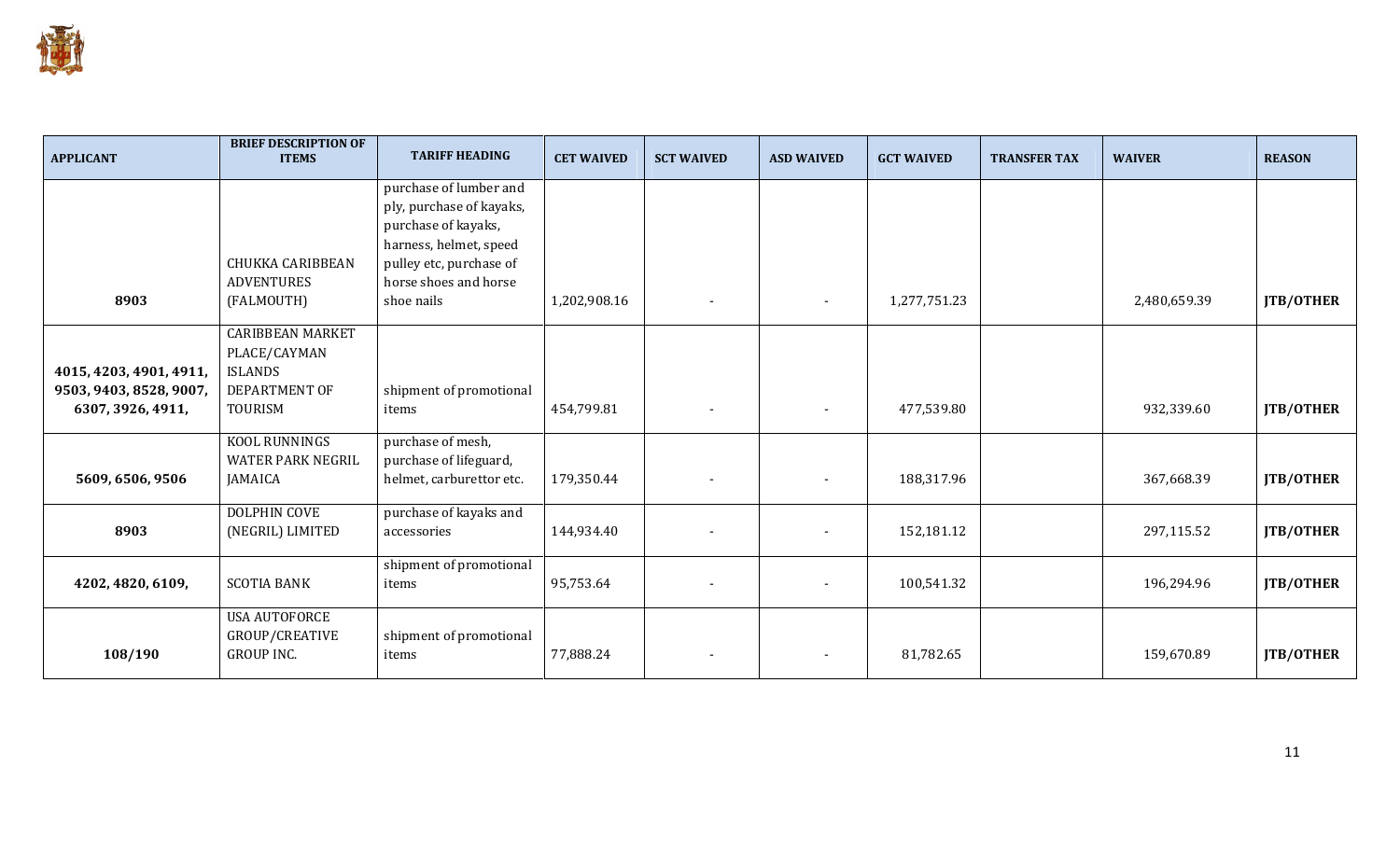

| <b>APPLICANT</b>                | <b>BRIEF DESCRIPTION OF</b><br><b>ITEMS</b>                              | <b>TARIFF HEADING</b>                                                     | <b>CET WAIVED</b> | <b>SCT WAIVED</b> | <b>ASD WAIVED</b>        | <b>GCT WAIVED</b> | <b>TRANSFER TAX</b> | <b>WAIVER</b> | <b>REASON</b>     |
|---------------------------------|--------------------------------------------------------------------------|---------------------------------------------------------------------------|-------------------|-------------------|--------------------------|-------------------|---------------------|---------------|-------------------|
| 3924, 4820, 4202, 7117,<br>4901 | <b>NEWTON</b><br>MANUFACTURING<br>COMPANY                                | shipment of promotional<br>items                                          | 26,877.31         |                   |                          | 28,221.18         |                     | 55,098.49     | JTB/OTHER         |
| 9503, 9502, 3401                | <b>FLORIDA CARIBBEAN</b><br><b>CRUISE ASSOCIATION</b>                    | shipment of promotional<br>items                                          | 21,826.44         |                   |                          | 22,917.76         |                     | 44,744.20     | JTB/OTHER         |
| 108/191                         | <b>RICHARD</b><br>KHOURI/JAMAICA<br><b>HYDROPHONIC</b><br><b>LIMITED</b> | purchase of greenhouse<br>material, equipment and<br>mechanical<br>seeder | 10,182,978.11     |                   | $\overline{\phantom{a}}$ | 10,692,127.02     |                     | 20,875,105.13 | <b>AGRI/OTHER</b> |
| 108/162                         | LEZLIE R. GRANT                                                          | 2011 Toyota Hilux D/Cab<br>pick up 3000cc                                 |                   | 1,300,321.79      |                          | 336,872.58        |                     | 1,637,194.37  | <b>AGRI/OTHER</b> |
| 108/162                         | <b>NATHAN S. BUDHI</b>                                                   | 2010 Toyota Hilux D/Cab<br>pick up 3000cc                                 |                   | 1,179,965.33      |                          | 305,692.00        |                     | 1,485,657.32  | <b>AGRI/OTHER</b> |
| 108/162                         | <b>GABRIEL S. LEIBA</b>                                                  | 2011 Toyota Hilux D/Cab<br>pick up 3000cc                                 |                   | 1,177,798.04      |                          | 305,130.52        |                     | 1,482,928.56  | <b>AGRI/OTHER</b> |
| 108/162                         | <b>IAN E. MURRAY</b>                                                     | 2011 Isuzu Dmax D/cad<br>pick up cc3000                                   |                   | 866,913.30        |                          | 224,590.04        |                     | 1,091,503.34  | <b>AGRI/OTHER</b> |
| 108/162                         | ROBB E. MACMILLIAN                                                       | 2011 Isuzu Dmax D/cad<br>pick up cc3000                                   |                   | 866,913.30        |                          | 224,590.04        |                     | 1,091,503.34  | <b>AGRI/OTHER</b> |
| 108/162                         | JAMES. C. JACKSON                                                        | 2009 Land Rover<br>Defender Pick up cc 2400                               |                   | 811,286.36        |                          | 210,178.84        |                     | 1,021,465.21  | <b>AGRI/OTHER</b> |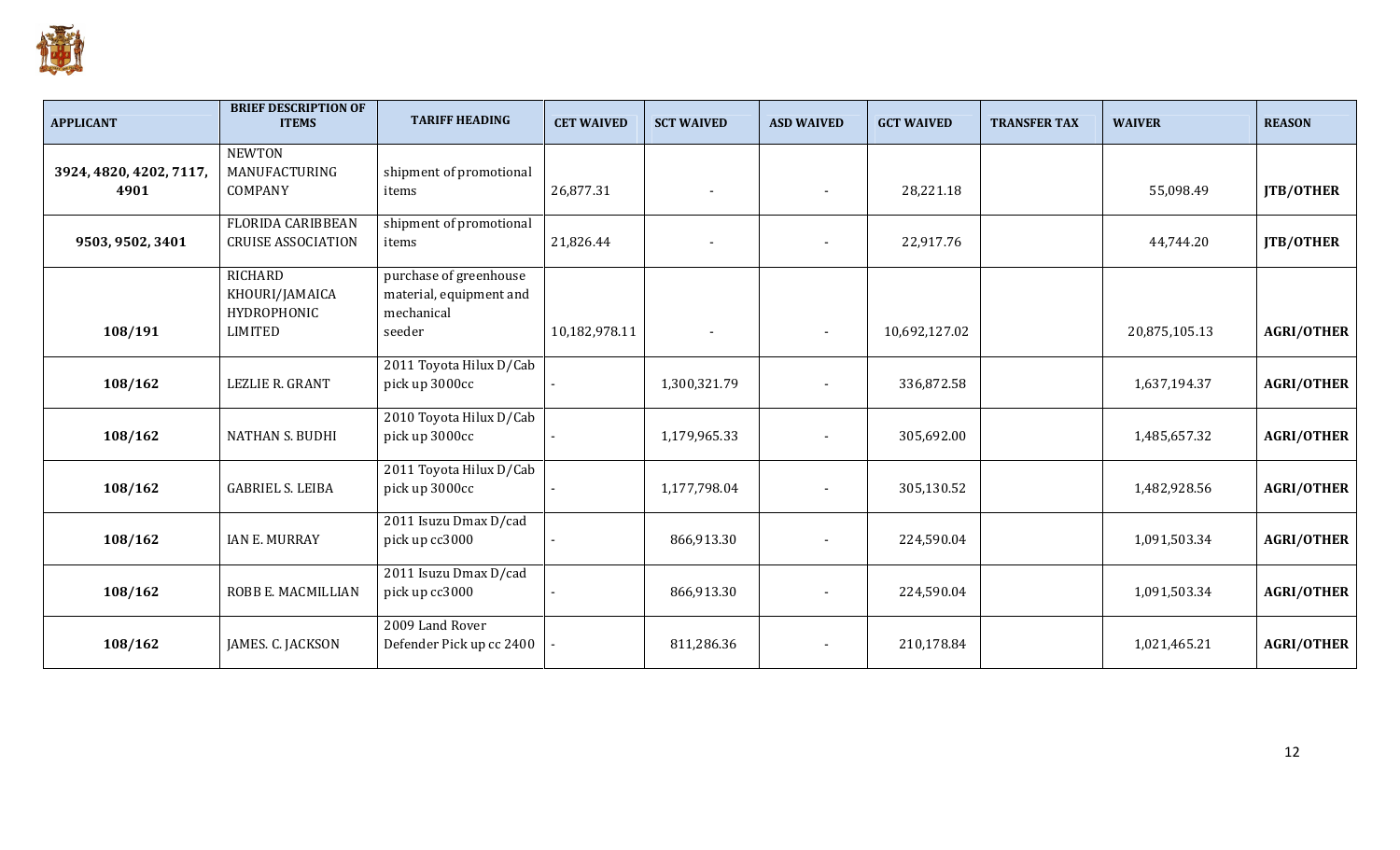

| <b>APPLICANT</b>  | <b>BRIEF DESCRIPTION</b><br><b>OF ITEMS</b> | <b>TARIFF HEADING</b>     | <b>CET WAIVED</b> | <b>SCT WAIVED</b>        | <b>ASD WAIVED</b> | <b>GCT WAIVED</b> | <b>TRANSFER TAX</b> | <b>WAIVER</b> | <b>REASON</b>     |
|-------------------|---------------------------------------------|---------------------------|-------------------|--------------------------|-------------------|-------------------|---------------------|---------------|-------------------|
|                   |                                             | 2011 Nissan Frontier      |                   |                          |                   |                   |                     |               |                   |
| 108/162           | <b>CAROL KNIGHT-AMOS</b>                    | D/cab pick up cc3153      |                   | 714,288.40               |                   | 185,049.71        |                     | 899,338.11    | <b>AGRI/OTHER</b> |
|                   |                                             | purchase of one new       |                   |                          |                   |                   |                     |               |                   |
|                   |                                             | holland TN-&%A            |                   |                          |                   |                   |                     |               |                   |
|                   |                                             | tractor with front        |                   |                          |                   |                   |                     |               |                   |
|                   |                                             | loader,                   |                   |                          |                   |                   |                     |               |                   |
|                   | <b>CHICKLOC FARM</b>                        | cutter<br>bush model with |                   |                          |                   |                   |                     |               |                   |
| 8701              | <b>LIMITED</b>                              | bucket and pallet fork    | 377,346.22        | 3,431.20                 |                   | 402,818.59        |                     | 783,596.01    | <b>AGRI/OTHER</b> |
|                   | <b>ORANGE HALL</b>                          | purchase of coco peat     |                   |                          |                   |                   |                     |               |                   |
| 108/191           | <b>ESTATE LIMITED</b>                       | grow bags                 | 192,490.32        | $\blacksquare$           |                   | 202,114.84        |                     | 394,605.16    | <b>AGRI/OTHER</b> |
|                   |                                             | purchase of walk-in-      |                   |                          |                   |                   |                     |               |                   |
|                   |                                             | freezer with              |                   |                          |                   |                   |                     |               |                   |
| 108/191           | <b>KURT WAUL</b>                            | accessories               | 125,976.51        | $\overline{\phantom{a}}$ |                   | 132,275.33        |                     | 258,251.84    | <b>AGRI/OTHER</b> |
|                   | <b>JAMAICA NETBALL</b>                      |                           |                   |                          |                   |                   |                     |               |                   |
| 8683              | <b>ASSOCIATION</b>                          | shipment of balls         | 1,575.07          |                          |                   | 5,788.38          |                     | 7,363.45      | <b>OTHER</b>      |
| 4008, 3909, 4004, | <b>SPORTS</b>                               |                           |                   |                          |                   |                   |                     |               |                   |
| 9506,             | DEVELOPMENT                                 |                           |                   |                          |                   |                   |                     |               |                   |
| 8205, 7604, 8205  | <b>FOUNDATION</b>                           | purchase of materials     | 7,768,808.32      | $\overline{\phantom{a}}$ |                   | 8,157,248.74      |                     | 15,926,057.06 | <b>OTHER</b>      |
|                   | <b>JAMAICA HOTEL AND</b>                    |                           |                   |                          |                   |                   |                     |               |                   |
|                   | <b>TOURIST</b>                              | importation of 39717      |                   |                          |                   |                   |                     |               |                   |
| 108/144           | <b>ASSOCIATION</b>                          | books                     | 272,839.90        | $\overline{\phantom{a}}$ |                   | 286,481.90        |                     | 559,321.80    | <b>OTHER</b>      |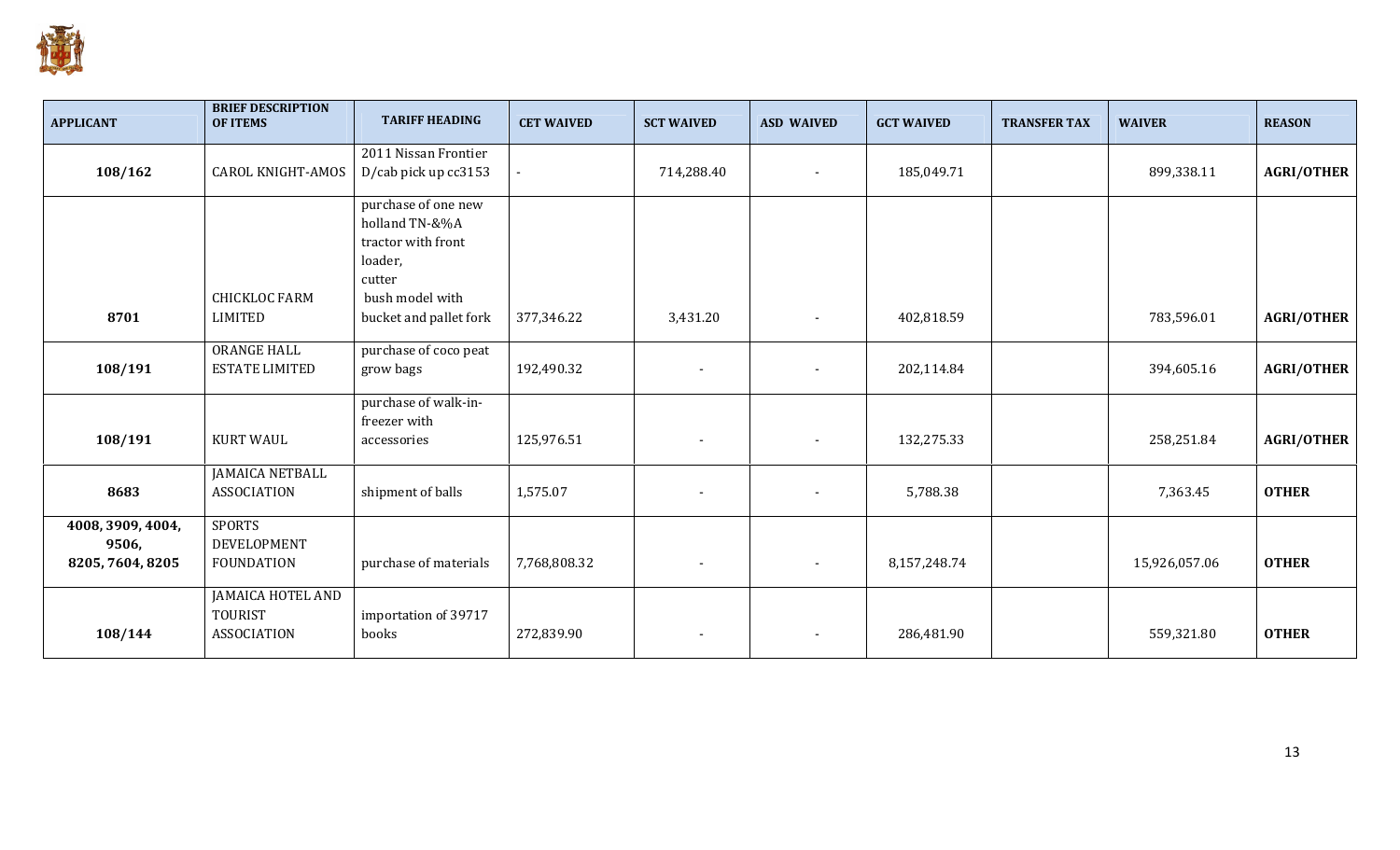

| <b>APPLICANT</b> | <b>BRIEF DESCRIPTION</b><br><b>OF ITEMS</b> | <b>TARIFF HEADING</b>  | <b>CET WAIVED</b> | <b>SCT WAIVED</b> | <b>ASD WAIVED</b> | <b>GCT WAIVED</b>                                                 | <b>TRANSFER TAX</b> | <b>WAIVER</b>  | <b>REASON</b>     |
|------------------|---------------------------------------------|------------------------|-------------------|-------------------|-------------------|-------------------------------------------------------------------|---------------------|----------------|-------------------|
| 108/191          | ORVILLE PALMER                              | purchase of drip house | 51,296.44         |                   |                   | 53,861.26                                                         |                     | 105,157.70     | <b>AGRI/OTHER</b> |
| <b>TOTAL</b>     |                                             |                        |                   |                   |                   | $341,307,207.08$   43,842,931.33   10,198,720.70   242,329,576.99 | 37,090.00           | 637,715,526.11 |                   |

| <b>KEY</b>       | <b>CLASSIFICATION</b>       | <b>CET WAIVED</b> | <b>SCT WAIVED</b> | <b>ASD WAIVED</b> | <b>GCT WAIVED</b> | <b>TRANSFER TAX WAIVED</b> | <b>WAIVER</b>  |
|------------------|-----------------------------|-------------------|-------------------|-------------------|-------------------|----------------------------|----------------|
|                  |                             |                   |                   |                   |                   |                            |                |
| <b>CHAR</b>      | Charitable                  | 35,177,100.00     | 3,416,000.00      | 0.00              | 37,462,272.95     | 0.00                       | 76,055,372.96  |
|                  |                             |                   |                   |                   |                   |                            |                |
| GOVT/CON         | <b>Government Contracts</b> | 8,938,587.25      | 18,524,171.58     | 0.00              | 8,936,789.22      | 0.00                       | 36,399,548.05  |
|                  |                             |                   |                   |                   |                   |                            |                |
| <b>GOVT/INST</b> | Government Institutions     | 228,836,869.66    | 3,145,821.13      | 0.00              | 9,294,995.04      | 0.00                       | 241,277,685.82 |
|                  |                             |                   |                   |                   |                   |                            |                |
| <b>MANU/MOD</b>  | Manu/Modernization          | 10,339,482.05     | 0.00              | 0.00              | 68,815,685.93     | 0.00                       | 79,155,167.98  |
|                  |                             |                   |                   |                   |                   |                            |                |
| <b>OTHER</b>     | Other Reasons               | 58,015,168.13     | 18,756,938.62     | 10,198,720.70     | 117,819,833.85    | 37,090.00                  | 204,827,751.30 |
|                  |                             |                   |                   |                   |                   |                            |                |
| <b>TOTAL</b>     |                             | 341,307,207.08    | 43,842,931.33     | 10,198,720.70     | 242,329,576.99    | 37,090.00                  | 637,715,526.11 |
|                  |                             |                   |                   |                   |                   |                            |                |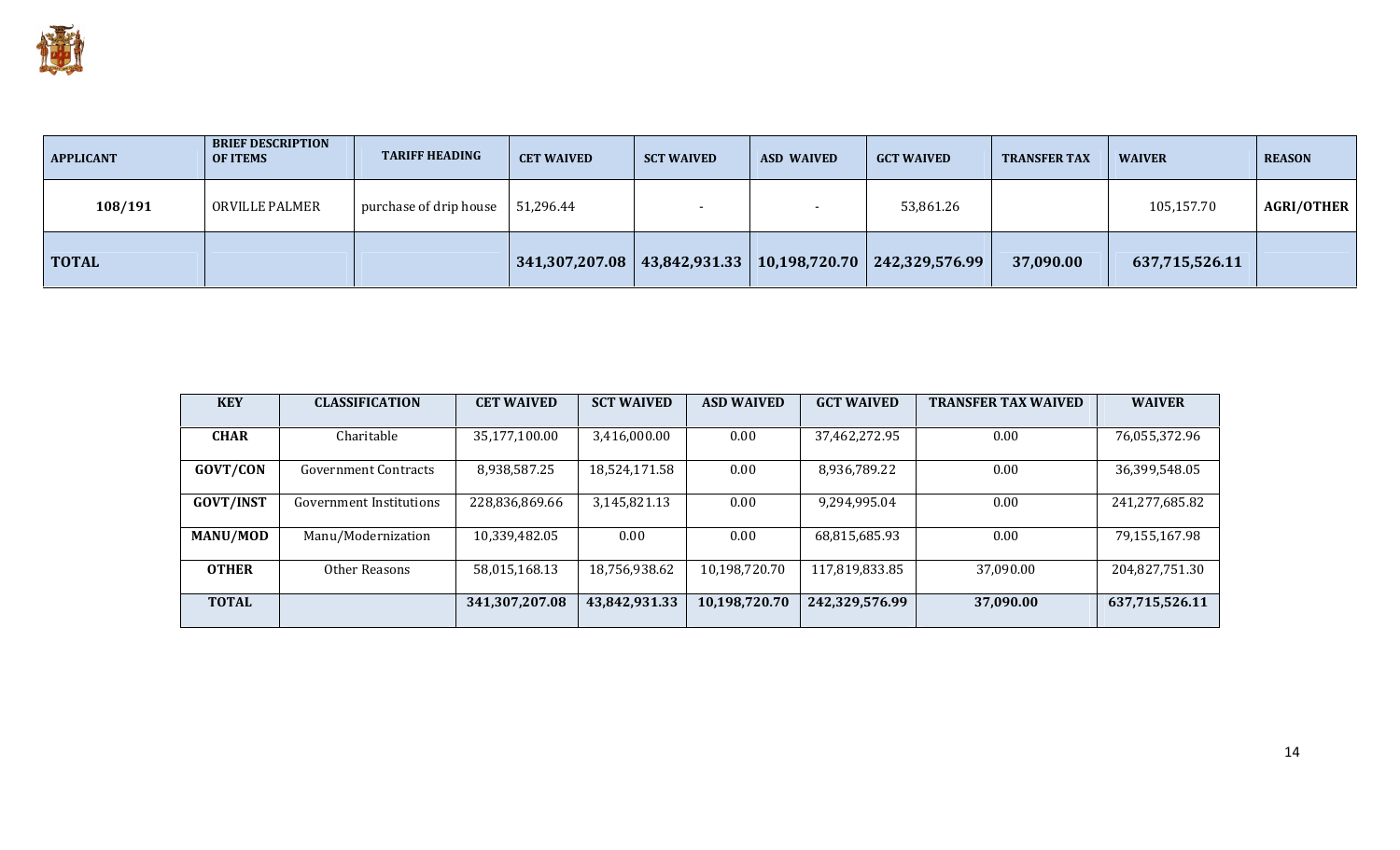

### TAXPAYER APPEALS DEPARTMENT

#### Transfer Tax & Stamp Duty Waivers approved for the January 1 – January 31, 2010.

| <b>NAME OF TAXPAYER</b> | <b>TAX %</b> | <b>PENALTY %</b> | <b>INTEREST %</b> | <b>AMOUNT BEFORE</b><br>WAIVER $(s)$ | <b>AMOUNT WAIVED (\$)</b> | <b>REASON FOR WAIVER</b>                 |
|-------------------------|--------------|------------------|-------------------|--------------------------------------|---------------------------|------------------------------------------|
|                         |              |                  |                   |                                      |                           |                                          |
|                         |              |                  |                   |                                      |                           | Beneficiary is currently unemployed due  |
| <b>ANGUS KENNEDY</b>    | 80%          |                  |                   | 444,500.00                           | 355,600.00                | to ill-health.                           |
|                         |              |                  | 100%              | 357,231.86                           | 357,231.86                | Beneficiary is currently unemployed      |
|                         |              |                  |                   |                                      |                           |                                          |
|                         |              |                  |                   |                                      |                           | Allow for payment in instalments $w/o$   |
| <b>RALPH COHEN</b>      |              |                  | 70%               | 165,970.85                           | 116,179.60                | undue accumulation of charges.           |
|                         |              |                  |                   |                                      |                           | *Minister's Approval. Non-profit         |
| *SYLVIA KATHLEEN LOWE   |              |                  | 100%              | 428,193.15                           | 428,193.15                | organization                             |
|                         |              |                  |                   |                                      |                           |                                          |
|                         |              |                  |                   |                                      |                           | Beneficiary resides overseas and was not |
| <b>RODERICK SMITH</b>   |              |                  | 70%               | 93,137                               | 65,195.90                 | aware of the time-line requirements.     |
|                         |              |                  |                   |                                      |                           |                                          |
| <b>GERTRUDE GARRICK</b> |              |                  | 100%              | 52,091.26                            | 52,091.26                 | Ill-health of beneficiary                |
| <b>HAROLD RUSSELL</b>   |              |                  | 80%               | 218,489.75                           | 174,791.80                | Retiree of limited means.                |
|                         |              |                  |                   |                                      |                           |                                          |
| <b>OWEN HALSTEAD</b>    | 50%          |                  |                   | 56,000.00                            | 28,000.00                 | Financial hardship.                      |
|                         |              |                  |                   |                                      |                           | Financial challenges due to medical      |
|                         |              |                  | 80%               |                                      |                           |                                          |
| <b>ERROL JAMES</b>      |              |                  |                   | 301,048.49                           | 240,838.79                | issues.                                  |
| <b>TOTAL</b>            |              |                  |                   | 2,116,662.36                         | 1,818,122.36              |                                          |
|                         |              |                  |                   |                                      |                           |                                          |

\* pre- approved by the MOF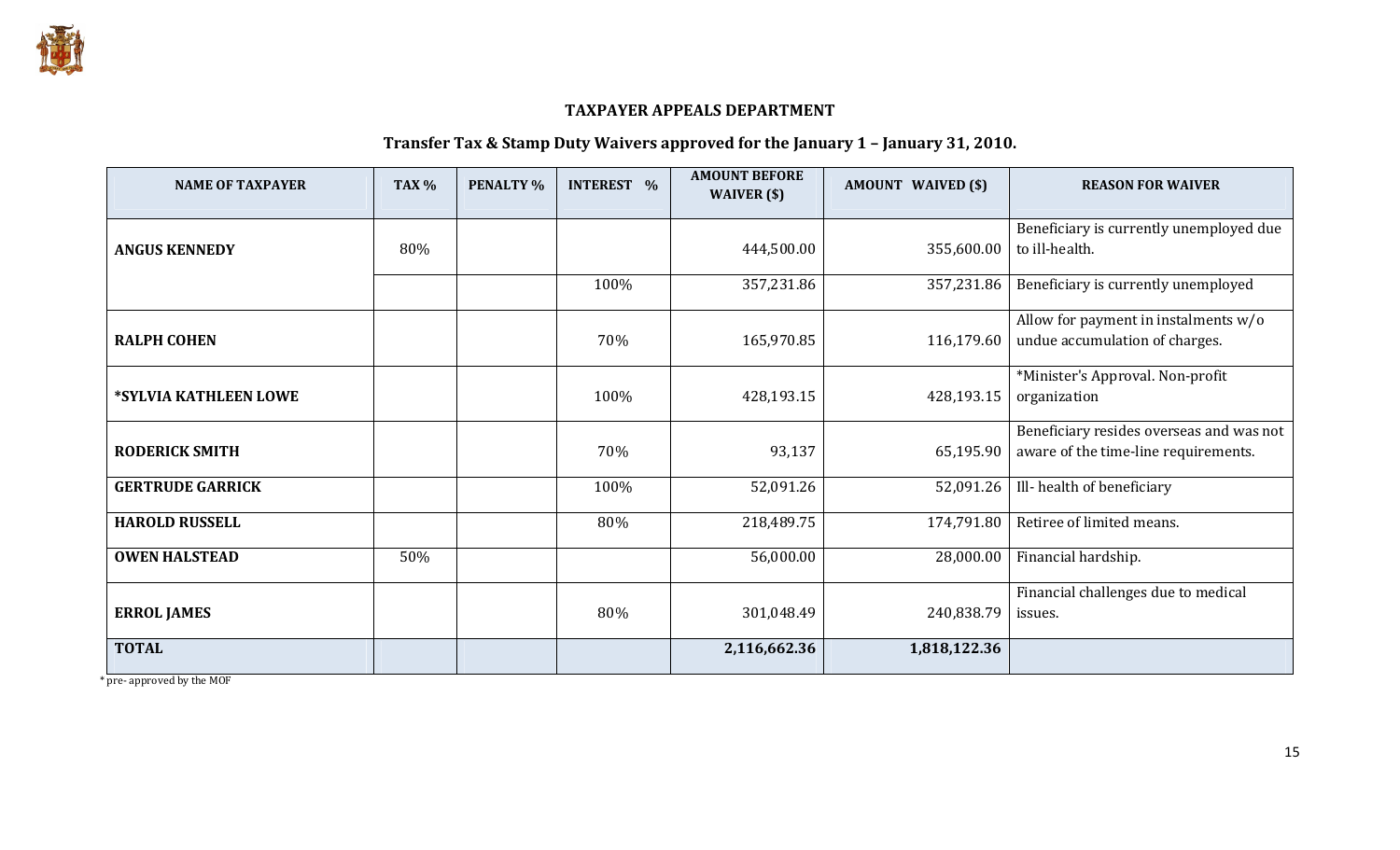

### Approved GCT Waivers for Waivers approved for the January 1 – January 31, 2010.

| <b>NAME OF TAXPAYER</b>           | <b>PERIOD</b>       | <b>PENALTY %</b> | <b>INTEREST %</b> | $\frac{0}{0}$<br><b>SURCHARGES</b> | <b>AMOUNT BEFORE</b><br>WAIVER (\$) | <b>AMOUNT</b><br>WAIVED (\$) | <b>REASON FOR WAIVER</b>                   |
|-----------------------------------|---------------------|------------------|-------------------|------------------------------------|-------------------------------------|------------------------------|--------------------------------------------|
|                                   |                     |                  |                   |                                    |                                     |                              |                                            |
|                                   | Jul-Nov. 09, Jan-   |                  |                   |                                    |                                     |                              |                                            |
|                                   | Mar.'10 & Sept.-    |                  |                   |                                    |                                     |                              | Company made plea of non-trading           |
| <b>FAR EAST MOTORS CARIBBEAN</b>  | Nov. 10             | 100              | 100               | 100%                               | 27,784.06                           | 27,784.06                    | during the specified periods.              |
|                                   |                     |                  |                   |                                    |                                     |                              |                                            |
|                                   |                     |                  |                   |                                    |                                     |                              | Non-trading entity during the specified    |
| <b>SYNTRON LIMITED</b>            | Feb.-July 2010      | 50               | 50                | 50%                                | 14,101.67                           | 7,050.84                     | periods but aware of obligations.          |
|                                   |                     |                  |                   |                                    |                                     |                              |                                            |
| <b>GORTECH SOLUTIONS &amp;</b>    | Mar.'08-Apr.'09 &   |                  |                   |                                    |                                     |                              | Taxpayer's plea of internal administrative |
| <b>CONSULTANCY</b>                | Jun.'09-Oct.'10     | 45               | 45                | 45%                                | 189,431.24                          | 85,244.06                    | difficulties.                              |
| <b>CLEVE STEWART ENTERPRISE</b>   | Dec.'07-Mar.'08     | 100              | 100               | 100%                               | 16,453.00                           | 16,453.00                    | Charges related to periods of inactivity.  |
|                                   |                     |                  |                   |                                    |                                     |                              |                                            |
| <b>KLICS GARMENT PLUS</b>         | Jan-July 2010       | 60               | 60                | 60%                                | 52,654.89                           | 31,592.93                    | New business experiencing challenges.      |
|                                   |                     |                  |                   |                                    |                                     |                              |                                            |
|                                   | Jan.-Feb. 2010 &    |                  |                   |                                    |                                     |                              | Excellent compliance. Charges relate to    |
| <b>GLENVILLE FRITH</b>            | September 2010      | 100              | 100               | 100%                               | 20,310.00                           | 20,310.00                    | administrative errors by the revenue.      |
|                                   |                     |                  |                   |                                    |                                     |                              |                                            |
|                                   | Aug.-Sept.'09,      |                  |                   |                                    |                                     |                              |                                            |
|                                   | Jan.- Mar.'10, June |                  |                   |                                    |                                     |                              | Company has not traded since               |
| <b>ALMIN JAMAICA LIMIED</b>       | & August 2010       | 100              | 100               | 100%                               | 17,203.36                           | 17,203.36                    | registration.                              |
| *AUTO MAINTENANCE LTD.            | 2004-2009           | 100              | 100               | 100%                               | 10,000,000.00                       | 10,000,000.00                | Minister's approval                        |
|                                   |                     |                  |                   |                                    |                                     |                              |                                            |
|                                   | Mar.-Apr.'02,       |                  |                   |                                    |                                     |                              |                                            |
|                                   | May-Oct'04,         |                  |                   |                                    |                                     |                              |                                            |
|                                   | Oct.'07 & April-    |                  |                   |                                    |                                     |                              |                                            |
| <b>JAMAICA TRADE &amp; INVEST</b> | May '10             | 100              | 100               | 100%                               | 666,396.87                          | 666,396.87                   | Statutory organization                     |
|                                   |                     |                  |                   |                                    |                                     |                              |                                            |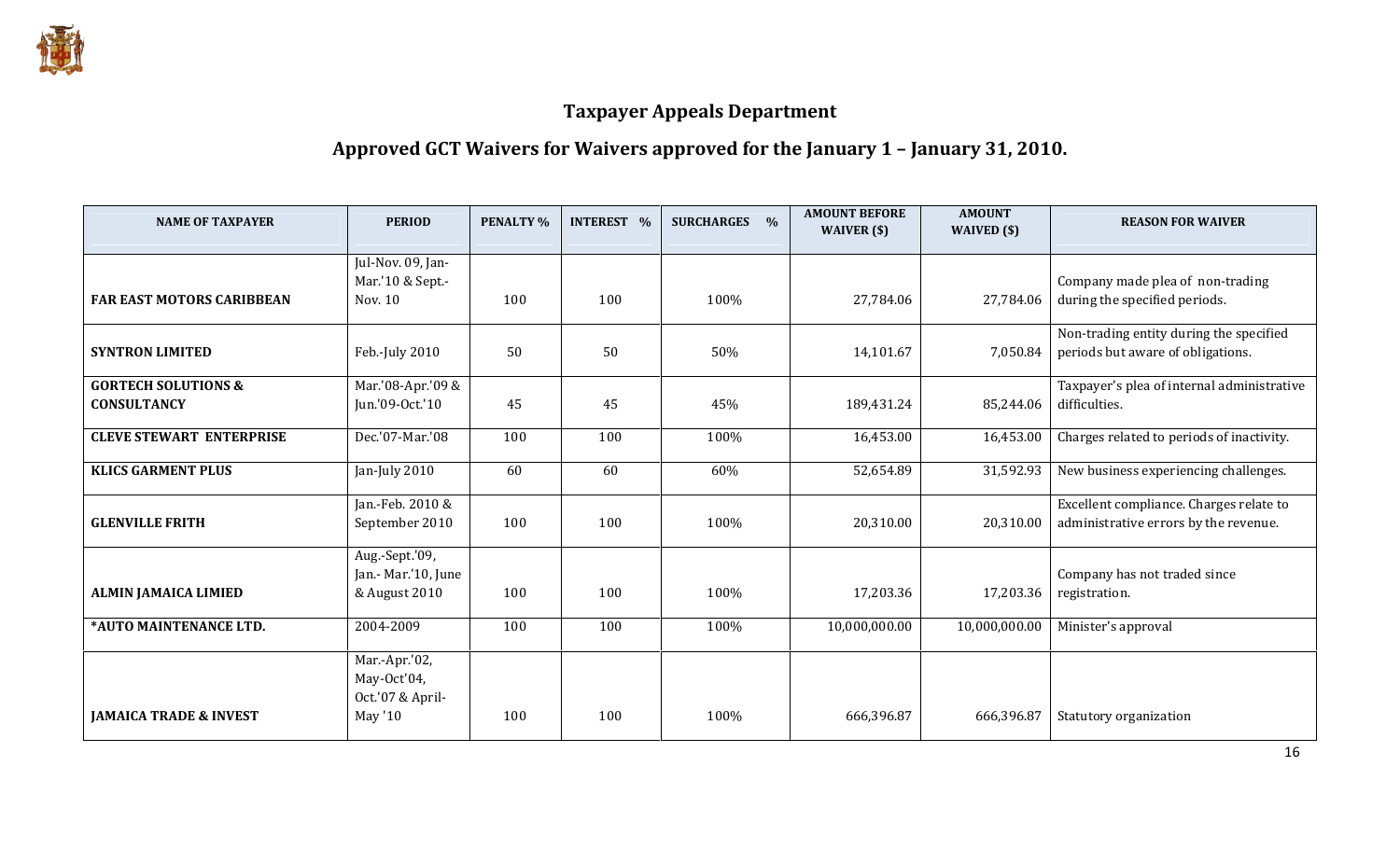

| <b>NAME OF TAXPAYER</b>                      | <b>PERIOD</b>                                                                                                              | <b>PENALTY %</b> | <b>INTEREST %</b> | <b>SURCHARGES</b><br>$\frac{0}{0}$ | <b>AMOUNT BEFORE</b><br>WAIVER (\$) | <b>AMOUNT</b><br>WAIVED (\$) | <b>REASON FOR WAIVER</b>                                |
|----------------------------------------------|----------------------------------------------------------------------------------------------------------------------------|------------------|-------------------|------------------------------------|-------------------------------------|------------------------------|---------------------------------------------------------|
| <b>RAYMOND LEWIS</b>                         | December-<br>September 2010                                                                                                | 70               | 70                | 70%                                | 242,827.51                          | 169,979.26                   | Good compliance rating                                  |
| <b>E. T COMPUTERS &amp; OFFICER SUPPLIES</b> | August 2004-<br>April 2007                                                                                                 | 70               | 70                | 70%                                | 614,954.77                          | 430,468.34                   | Fairly good compliance & 50% tax<br>waived.             |
| DACOSTA TRADING COMPANY                      | Nov.'08-Jun '10 &<br>Aug.'10. only.                                                                                        | 60               | 60                | 60%                                | 397,232.00                          | 238,339.20                   | Severe financial problems                               |
| <b>AUSTIN HOUSEN T/A FUSTIC AUTO</b>         | Dec.'06-May '07<br>& Feb.'08-March<br>2009                                                                                 | 70               | 70                | 70%                                | 134,748.23                          | 94,323.76                    | Plea of misunderstanding of system.                     |
| <b>TORRENS DEVELOPMENTS</b>                  | April 2008-<br>October 2009                                                                                                | 90               | 90                | 90%                                | 61,439.56                           | 55,295.60                    | No trading during specified periods.                    |
| <b>ANDREW BARNABY</b>                        | Jun.'06-Nov.'08,<br>Jan.-Apr.'09 &<br>June '09-May<br>'10                                                                  | 100              | 100               | 100%                               | 840,778.13                          | 840,778.13                   | Severe financial problems due to<br>family medicare.    |
| YAMAJA ENGINES LIMITED                       | Feb-Apr.'05, June-<br>Nov.'05, Jan-<br>Sept.'06, Dec.'06,<br>Feb.-April '07,<br>June-Jul.'07,<br>Sept.-Nov.'07,July<br>'08 | 75               | 75                | 75%                                | 803,988.00                          | 602,991.00                   | Fair compliance. Charges relate to<br>audit assessment. |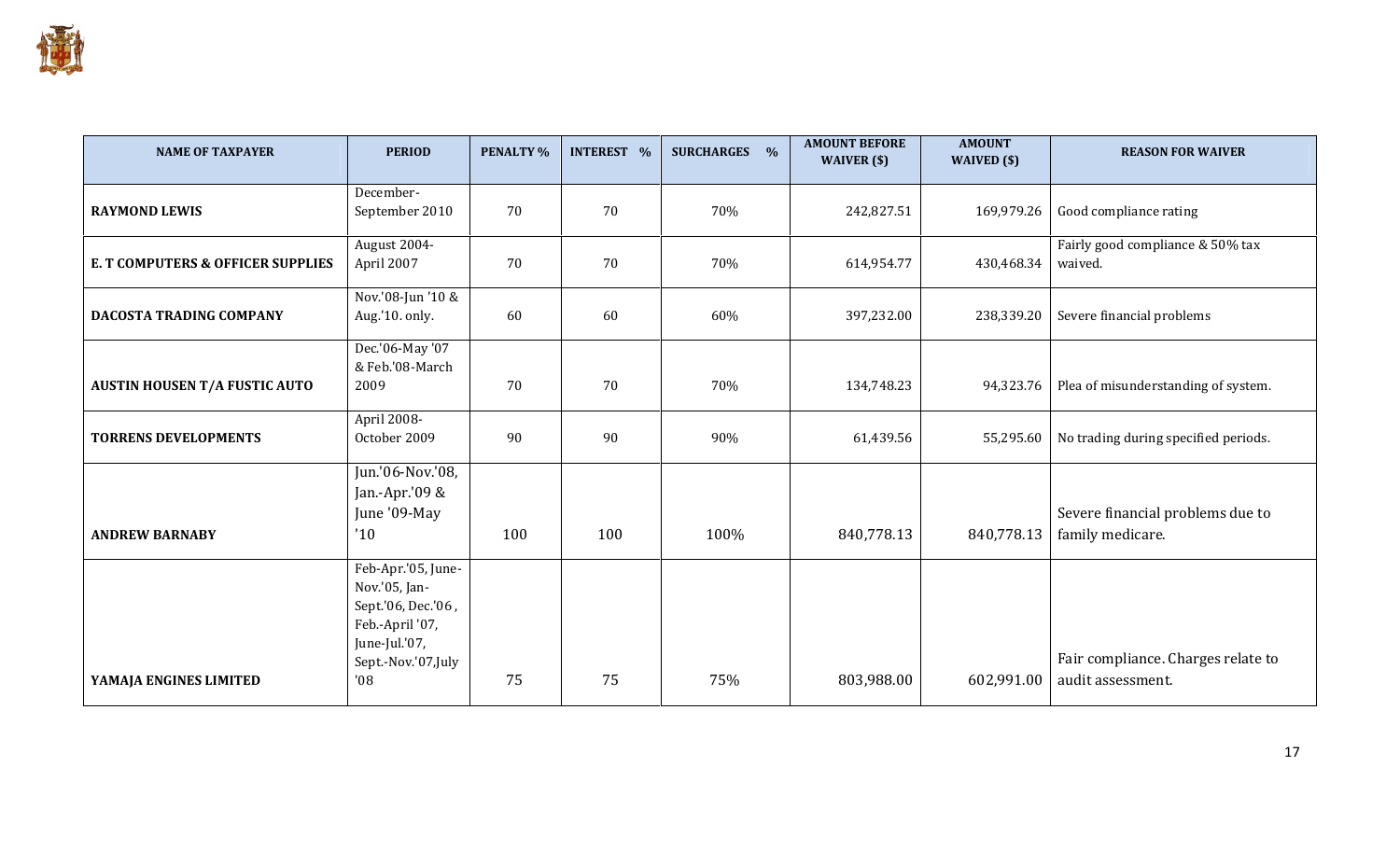

| <b>NAME OF TAXPAYER</b>                            | <b>PERIOD</b>                                                             | <b>PENALTY</b><br>$\%$ | <b>INTEREST</b><br>$\frac{0}{0}$ | <b>SURCHARGES</b><br>$\frac{0}{0}$ | <b>AMOUNT</b><br><b>BEFORE</b><br>WAIVER $($ math) | <b>AMOUNT</b><br>WAIVED (\$) | <b>REASON FOR WAIVER</b>                                                             |
|----------------------------------------------------|---------------------------------------------------------------------------|------------------------|----------------------------------|------------------------------------|----------------------------------------------------|------------------------------|--------------------------------------------------------------------------------------|
| <b>MONICA WALLACE</b>                              | July-Nov.'01, July '02-July'03, Nov.'03-Jan.'05, June-<br>July '05        | 100                    | 100                              | 100%                               | 240,656.00                                         | 240,656.00                   | Small business. Account now<br>closed/Medical challenges of<br>taxpayer.             |
|                                                    | Nov.'05-Jan.'06, Mar.'06, May- Dec.'06, Feb-May'07,<br>Jul.'07 & Mar. '08 |                        |                                  |                                    |                                                    |                              |                                                                                      |
| <b>MARIA CLARKE-JACKSON</b>                        | Nov./Dec.'00, Mar./Apr.'01, July/Aug.'01, Mar/Apr.'02,<br>Sept / Oct -    | 100                    | 100                              | 100%                               | 243,235.08                                         | 243,235.08                   | Satisfied amnesty conditions.                                                        |
|                                                    | Nov./Dec.'03, Jan./Feb.-Nov./Dec.'04 & Mar./Apr.'05                       |                        |                                  |                                    |                                                    |                              |                                                                                      |
| <b>POWTRONICS INTEGRATED</b><br><b>RECHNOLOGY</b>  | June-August '09 & Oct.'09-April 2010                                      | 70                     | 70                               | 70%                                | 887,230.65                                         | 621,061.46                   | Fair compliance and negative<br>recessionary effect.                                 |
| <b>CEMONTHIA SHAND-CHIN</b>                        | March-December 2004                                                       | 100                    | 100                              | 100%                               | 168,519.53                                         | 168,519.53                   | Qualified under the amnesty<br>terms                                                 |
| <b>CLARKE'S HARDWARE</b>                           | Aug. & Oct.-Dec '09 & Feb, March & July 2010                              | 100                    | 100                              | 100%                               | 12,150.90                                          | 12,150.90                    | Excellent compliance. Most<br>charges already paid.                                  |
| <b>VIN'S MECHANICAL &amp;</b><br><b>ELECTRICAL</b> | $Nov-04$                                                                  | 100                    | 100                              | 100%                               | 120,006.57                                         | 120,006.57                   | Minister's approval covered<br>period but inadvertently<br>omitted from letter.      |
| A.S. MCGOWAN & COMPANY                             | April '08 & July 2008 to March 2009                                       | 70                     | 70                               | 70%                                | 36,022.18                                          | 25,215.53                    | Minimal trading                                                                      |
| <b>CUNNINGHAM MGT.</b><br><b>SERVICES</b>          | October 2008- March 2009                                                  | 100                    | 100                              | 100%                               | 20,423.14                                          | 20,423.14                    | Good record of filing/plea of<br>administrative difficulties with<br>representative. |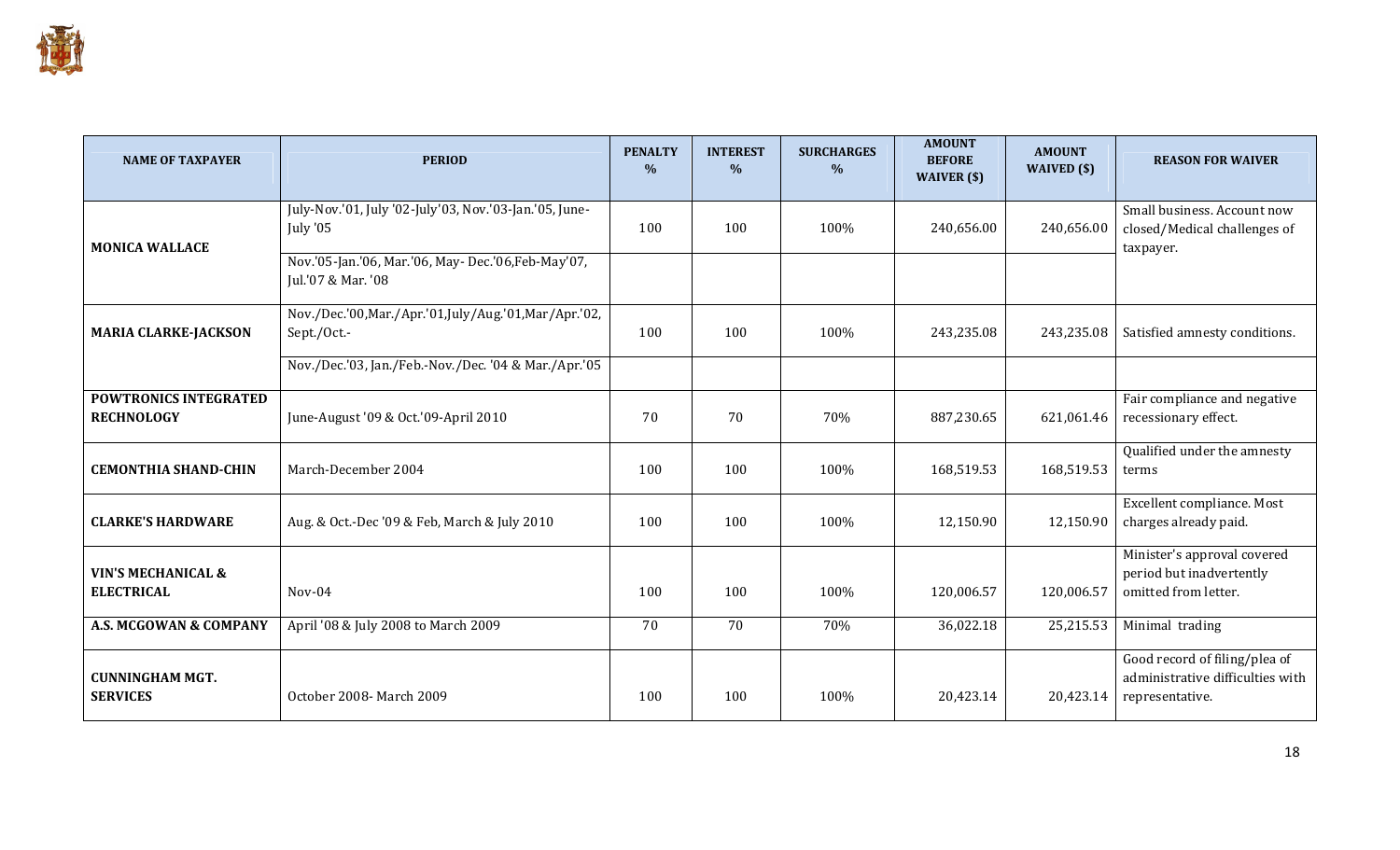

| <b>NAME OF TAXPAYER</b>                                   | <b>PERIOD</b>                                                                                                   | <b>PENALTY</b><br>$\frac{0}{0}$ | <b>INTEREST</b><br>$\%$ | <b>SURCHARGES</b><br>$\%$ | <b>AMOUNT</b><br><b>BEFORE</b><br>WAIVER $($ math) | <b>AMOUNT</b><br>WAIVED $(\$)$ | <b>REASON FOR WAIVER</b>                                                           |
|-----------------------------------------------------------|-----------------------------------------------------------------------------------------------------------------|---------------------------------|-------------------------|---------------------------|----------------------------------------------------|--------------------------------|------------------------------------------------------------------------------------|
| <b>MOSS FABRICATION</b><br><b>SERVICES</b>                | September 2008 & 2009                                                                                           | 80                              | 80                      | 80%                       | 82,832.14                                          | 66,265.71                      | New business with reasonable<br>compliance rate. Claim not<br>informed of charges. |
| PORTMORE TRANSPORT,<br><b>AUTO &amp; GENERAL SERVICES</b> | Jan., April, July-Sept. & Nov. '07 & May 2008                                                                   | 100                             | 100                     | 100%                      | 66,189.59                                          | 66,189.59                      | Very good compliance rating &<br>most charges already paid.                        |
| <b>LASCELLES MITCHELL</b>                                 | August 2005-April 2008                                                                                          | 100                             | 100                     | 100%                      | 85,032.63                                          | 85,032.63                      | Met amnesty conditions.                                                            |
| LINCOLN CHEN                                              | Feb.'06 & Dec. '07 - March 2009                                                                                 | 100                             | 100                     | 100%                      | 31,090.69                                          | 31,090.69                      | Applicant should not have<br>been registered for GCT                               |
| <b>EXTREME INDULGENCE</b>                                 | Feb/Mar 2004 - Dec. 2006                                                                                        | 100                             | 100                     | 100%                      | 27,923.44                                          | 27,923.44                      | Met amnesty conditions.                                                            |
| <b>NIGEL HIGGINS</b>                                      | Dec. 97 - Jan. 98, Apr. 98 - Nov. 98, Apr. 99 - Nov. 99,<br>Feb. 00 - Jan 04, Apr 04 - Mar 05, Jun 05 - Feb. 06 | 100                             | 100                     | 100%                      | 791,735.07                                         | 791,735.07                     | Accumulation of charges due<br>mainly to administrative<br>errors by the revenue.  |
| <b>HILTON HIGH DAY TOURS</b><br><b>LTD</b>                | March 1995 - June 2009                                                                                          | 100                             | 100                     | 100%                      | 8,182,747.61                                       | 8,182,747.61                   | Pre-approved by the MOF                                                            |
| <b>TOTAL</b>                                              |                                                                                                                 |                                 |                         |                           | 25,096,098.51                                      | 24,006,463.35                  |                                                                                    |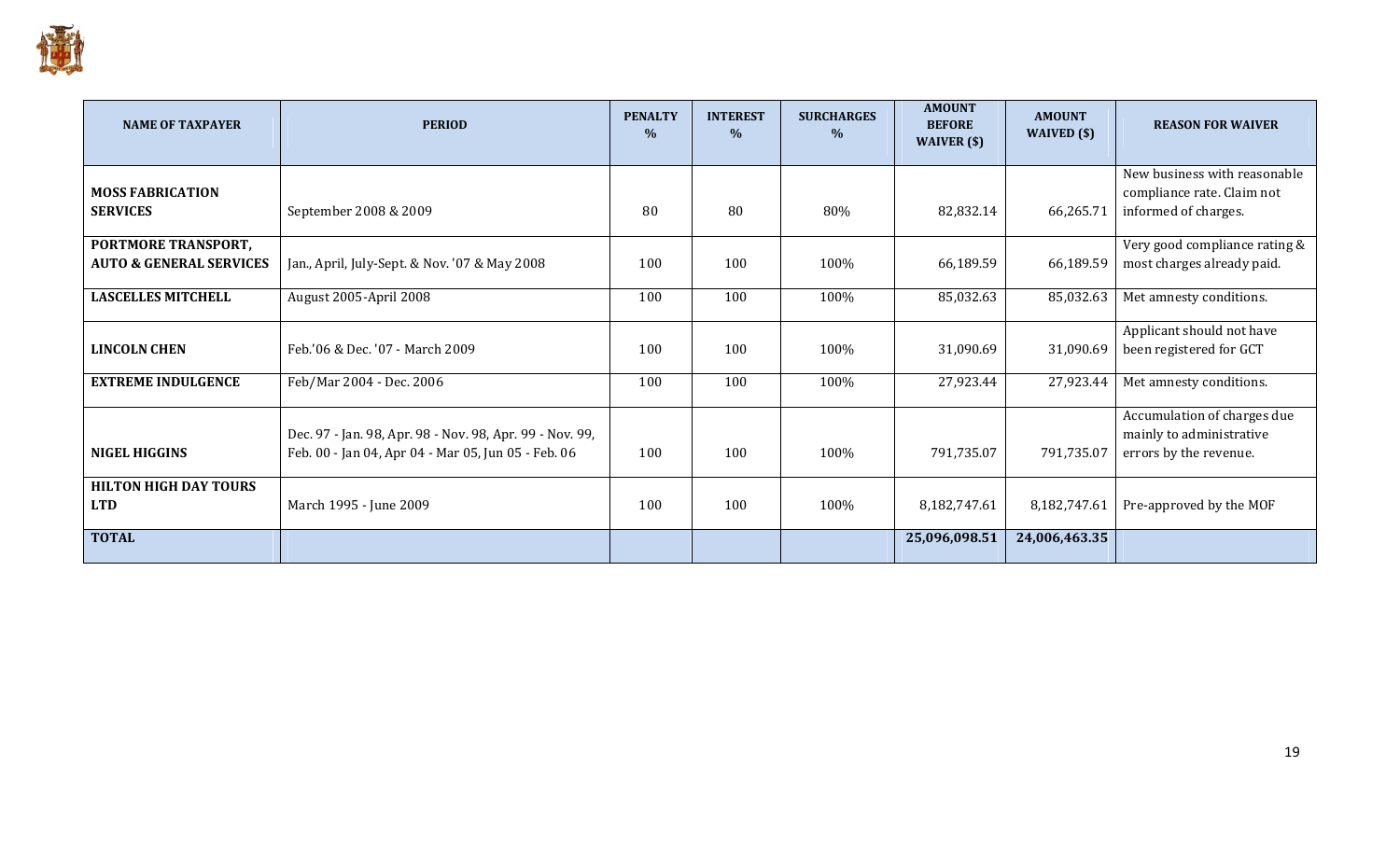

### PAYE Waivers for approved for the January 1 – January 31, 2010.

| <b>NAME OF TAXPAYER</b>                     | <b>PERIOD</b>           | <b>PENALTY %</b> | <b>TAX %</b> | <b>AMOUNT BEFORE WAIVER</b><br>$($)$ | <b>AMOUNT WAIVED (\$)</b> | <b>REASON FOR WAIVER</b>                    |
|---------------------------------------------|-------------------------|------------------|--------------|--------------------------------------|---------------------------|---------------------------------------------|
|                                             | Dec 2008-Aug 2009 & Oct |                  |              |                                      |                           |                                             |
| <b>CSK INTERNET AND SMALL LOANS LIMITED</b> | -Dec 2009               | 55%              |              | 24,858.55                            | 13,672.20                 | Leniency to improve compliance.             |
|                                             | 2008-2009 & Mar 2010 -  |                  |              |                                      |                           | Compliance efforts and inability to pay     |
| <b>LABELS JAMAICA LTD</b>                   | Aug 2010                | 70%              |              | 266,320.79                           | 186,424.55                | based on cash flow                          |
|                                             |                         |                  |              |                                      |                           | Plea of cah flow challenges in              |
| <b>NICHE FINANCING LTD</b>                  | 2009                    | 50%              |              | 156,964.86                           | 78,482.43                 | recessionary period.                        |
|                                             | 2008                    |                  |              |                                      |                           | New company. Leniency to encourage          |
| RECREATION PATHWAYS JAMAICA LTD             |                         | 30%              |              | 10,569.09                            | 3,170.73                  | compliance.                                 |
| *DENIS TOBIN PREPARATORY SCHOOL LTD         | 2008-2009               | 100%             |              | 1,024,916.82                         | 1,024,916.82              | Pre-approved By MOF                         |
| *DENIS TOBIN PREPARATORY SCHOOL LTD         | 2008-2009               |                  | 100%         | 2,263,145.54                         | 2,263,145.54              | Pre-approved By MOF                         |
| <b>L.G. MOTOR INSURANCE ADJUSTERS</b>       | 1994 & 2002             | 100%             |              | 4,688.53                             | 4,688.53                  | Taxpayer deceased. Widow pensioner of       |
| L.G. MOTOR INSURANCE ADJUSTERS              | 1994 & 2002             |                  | 100%         | 3,198.75                             | 3,198.75                  | limited means                               |
|                                             |                         |                  |              |                                      |                           | Leniency to encourage improved              |
| NEW LINSTEAD PHARMACY & GIFT CENTRE         | 2004                    | 50%              |              | 33,898.82                            | 16,949.41                 | compliance.                                 |
| <b>RGBLTD</b>                               | June 2008 only.         | 100%             |              | 72,311.49                            | 72,311.49                 | Administrative tardiness by the<br>revenue. |
|                                             |                         |                  |              |                                      |                           |                                             |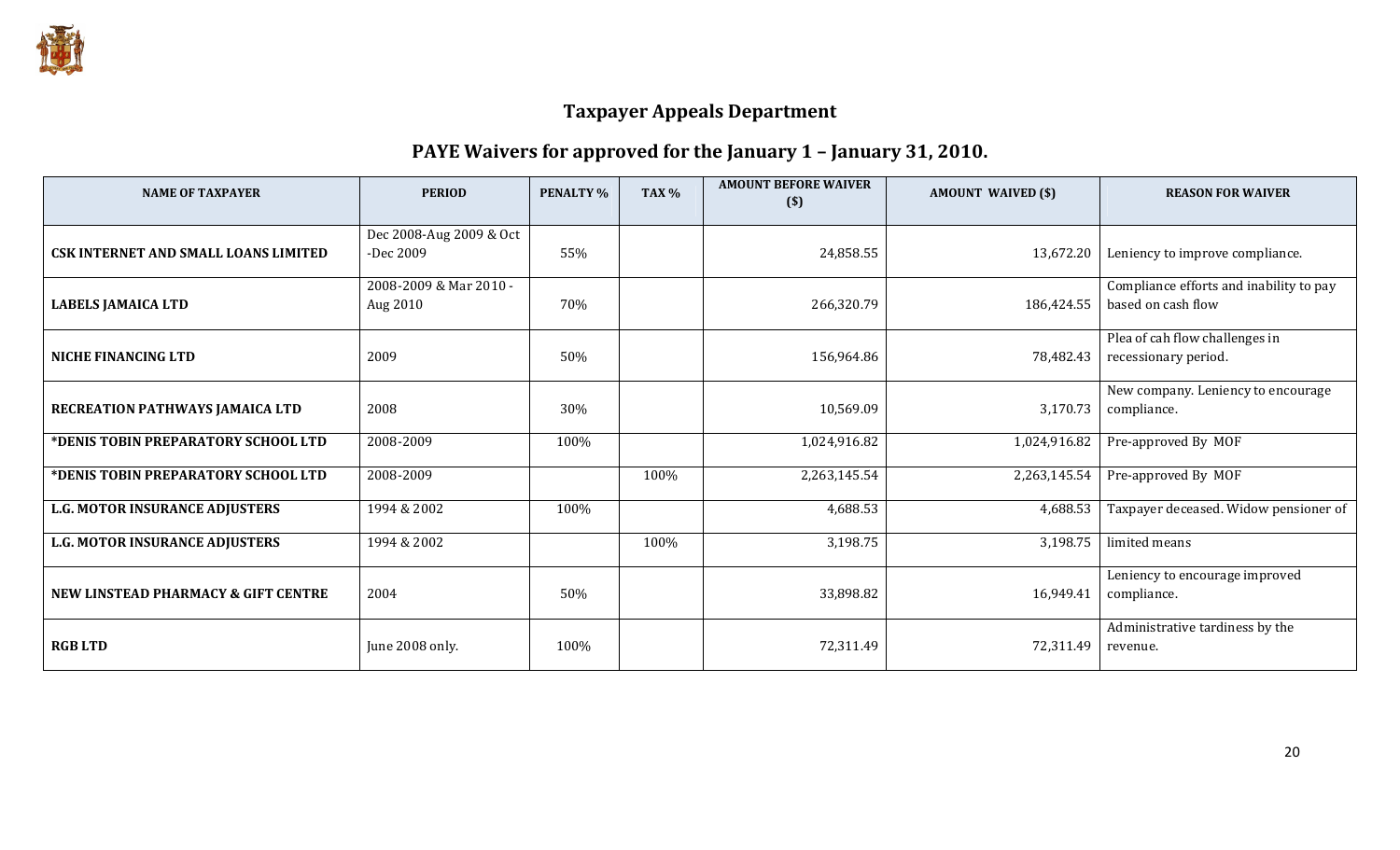

| <b>NAME OF TAXPAYER</b>                     | <b>PERIOD</b>             | <b>PENALTY %</b> | TAX % | <b>AMOUNT BEFORE WAIVER</b><br>$($ \$ | <b>AMOUNT WAIVED (\$)</b> | <b>REASON FOR WAIVER</b>             |
|---------------------------------------------|---------------------------|------------------|-------|---------------------------------------|---------------------------|--------------------------------------|
|                                             | Dec 2002, Dec 2003, Apr   |                  |       |                                       |                           |                                      |
|                                             | 2007, Sept-Dec 2007, Jan- |                  |       |                                       |                           |                                      |
|                                             | Dec 2008, Jan-Aug 2009,   |                  |       |                                       |                           |                                      |
| <b>GARLOGIE PRIMARY &amp; JUNIOR HIGH</b>   | Dec'09                    | 100%             |       | 220,987.00                            | 220,987.00                | Govt. institution                    |
|                                             | Dec 2006, Jan -Feb 2007,  |                  |       |                                       |                           |                                      |
|                                             | Sept -Dec 2007, Dec 2008, |                  |       |                                       |                           |                                      |
|                                             | Jan-Apr 2009, Dec 2009,   |                  |       |                                       |                           |                                      |
| <b>STONY HILL PRIMARY &amp; JUNIOR HIGH</b> | May & Jul 2010            | 100%             |       | 577,534.00                            | 577,534.00                | Govt. institution                    |
|                                             |                           |                  |       |                                       |                           | Plea of financial constraints and to |
| <b>MEADOWREST MEMORIAL GATDENS</b>          | Dec 2003, Dec 2006        | 70%              |       | 62,639.19                             | 43,847.43                 | encourage improved compliance        |
| <b>MAXIMILLIAN</b>                          | Jan & Feb 2008 only.      | 100%             |       | 1,989.85                              | 1,989.85                  | Met Amnesty conditions               |
|                                             | Dec 2001, Dec 2003 &      |                  |       |                                       |                           |                                      |
| <b>LOIS TOMLINSON</b>                       | Dec 2004                  | 100%             |       | 33,851.94                             | 33,851.94                 | Small operation ceased since 2006.   |
| <b>MULIPLE SECURITY LTD</b>                 | Dec 1999, Dec 2000        | 90%              |       | 76,178.00                             | 68,560.20                 | Financial Hardship                   |
| <b>TOTAL</b>                                |                           |                  |       | 4,834,053.22                          | 4,613,730.88              |                                      |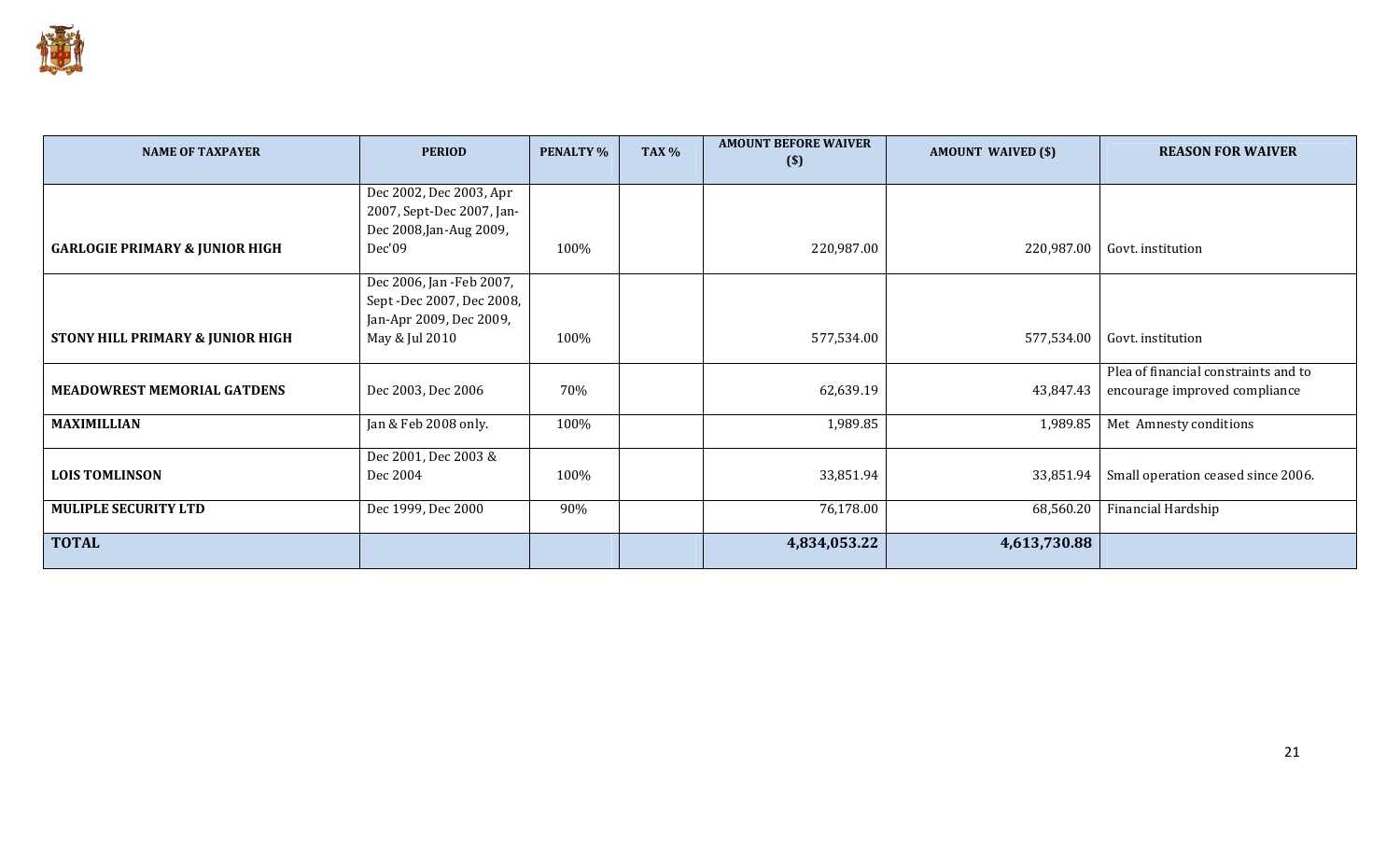

## Income Tax Waivers for approved for the period January 1 – January 31, 2010.

| <b>NAME OF TAXPAYER</b>       | <b>PERIOD</b> | <b>PENALTY %</b> | TAX % | <b>AMOUNT BEFORE WAIVER</b><br>$($)$ | <b>AMOUNT WAIVED (\$)</b> | <b>REASON FOR WAIVER</b>                              |
|-------------------------------|---------------|------------------|-------|--------------------------------------|---------------------------|-------------------------------------------------------|
| <b>FERDINAND FOSTER</b>       | 2006          | 70%              |       | 291,124.07                           | 203,786.85                | <b>Financial Constraints</b>                          |
| <b>CORE COMMUNICATION LTD</b> | 2004 & 2009   | 60%              |       | 204,628.70                           | 122,777.22                | Leniency to encourage<br>compliance                   |
| <b>CREATIVE ELEMENTS LTD.</b> | 2000-2003     | 50%              |       | 126,967.00                           | 63,483.50                 | Claim of miscommunication<br>from revenue.            |
| <b>PAUL PRICE</b>             | 2005-2008     |                  | 70%   | 267,265.21                           | 187,085.65                | Limited means hence inability<br>to pay total balance |
| <b>TOTAL</b>                  |               |                  |       | 495,752.77                           | 513,649.72                |                                                       |